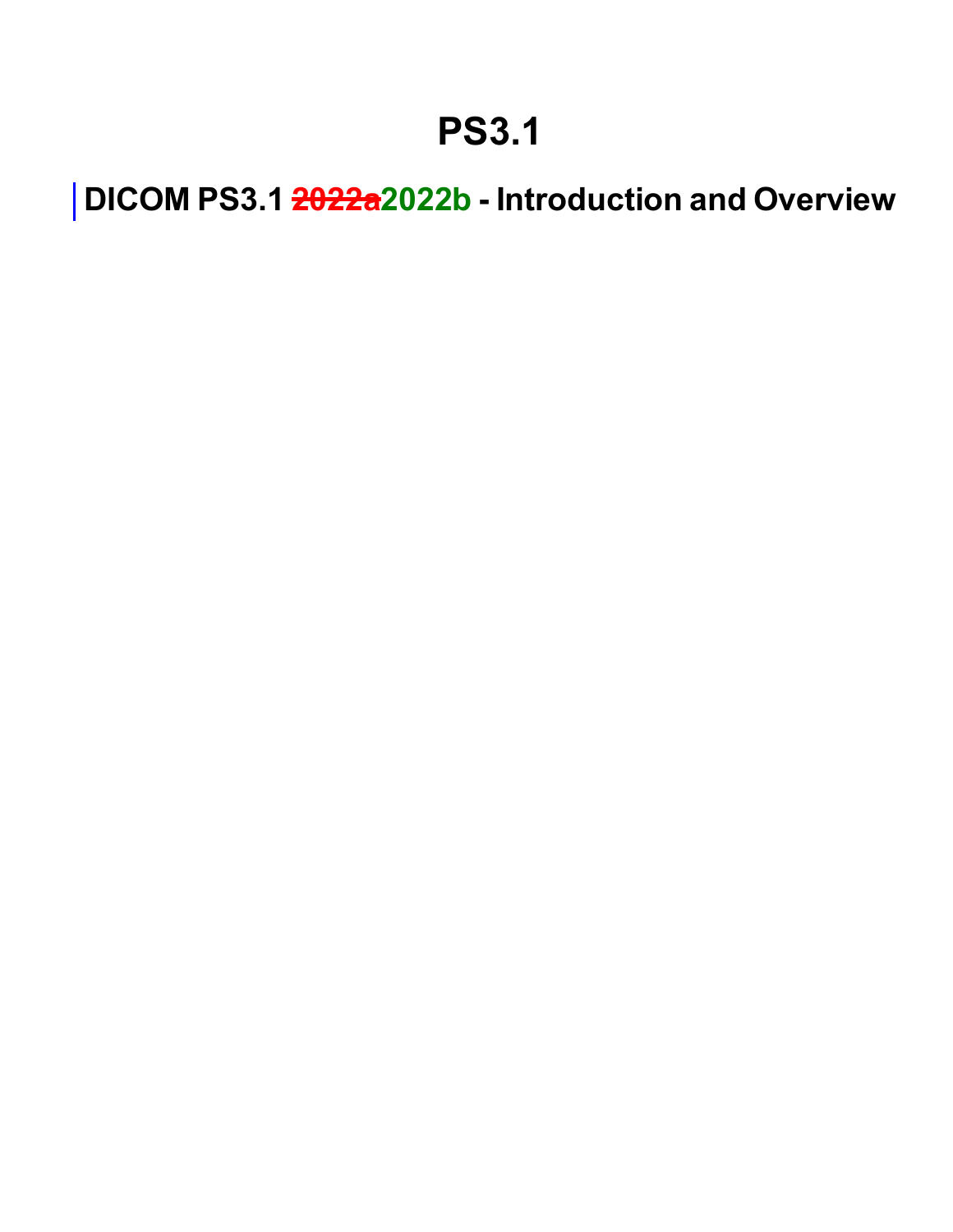### **PS3.1: DICOM PS3.1 2022a2022b - Introduction and Overview**

Copyright © 2022 NEMA

A DICOM® publication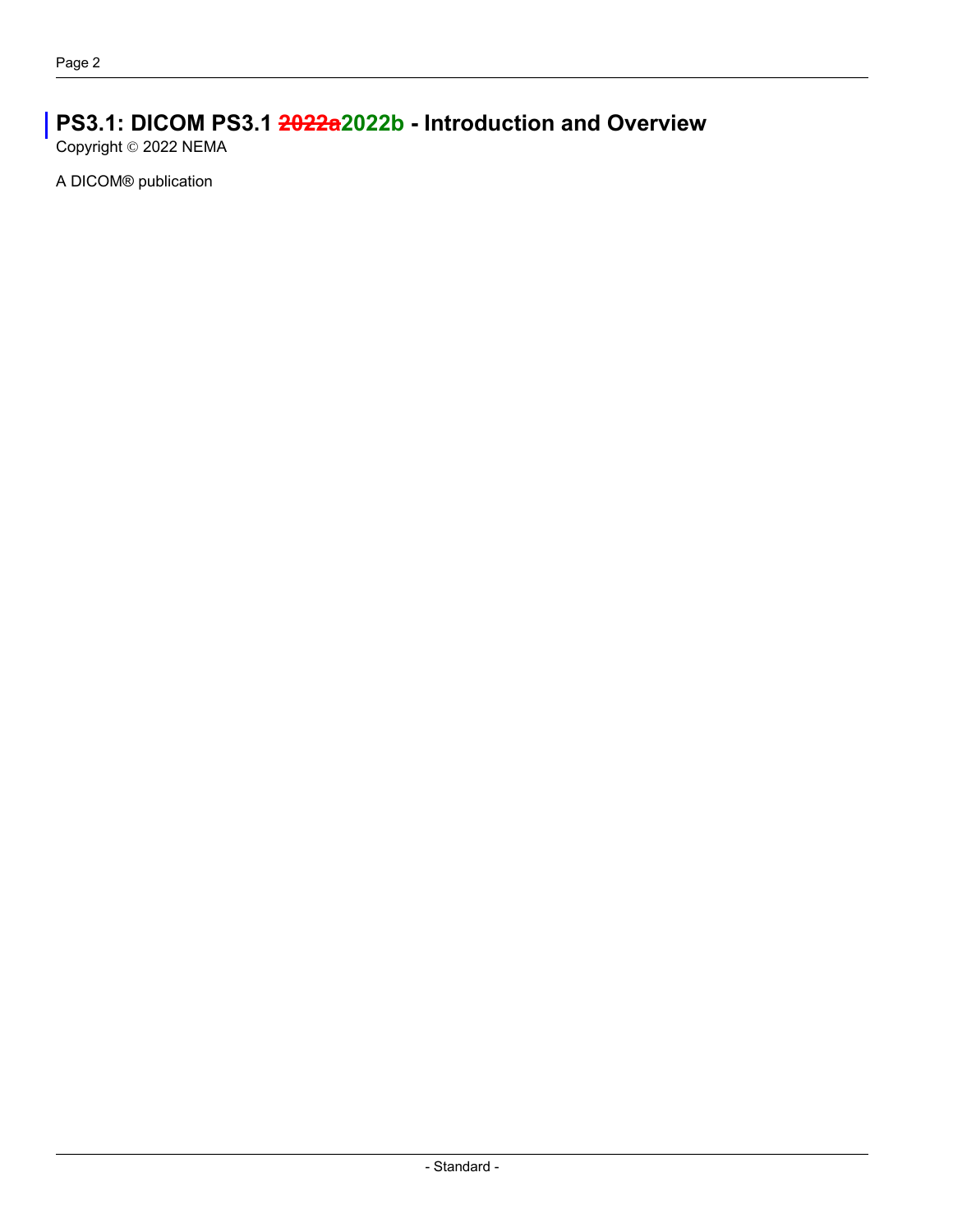## **Table of Contents**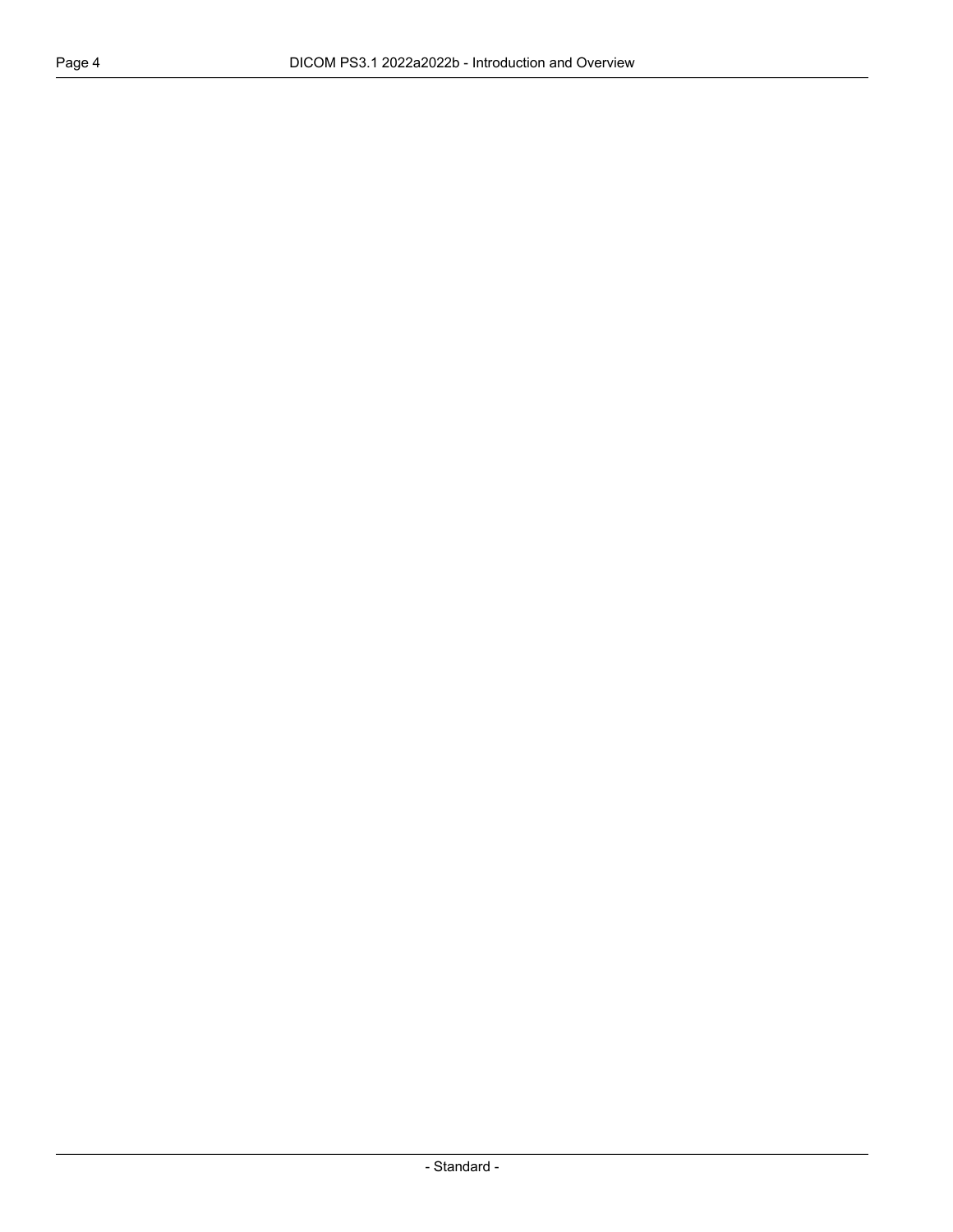## **List of Figures**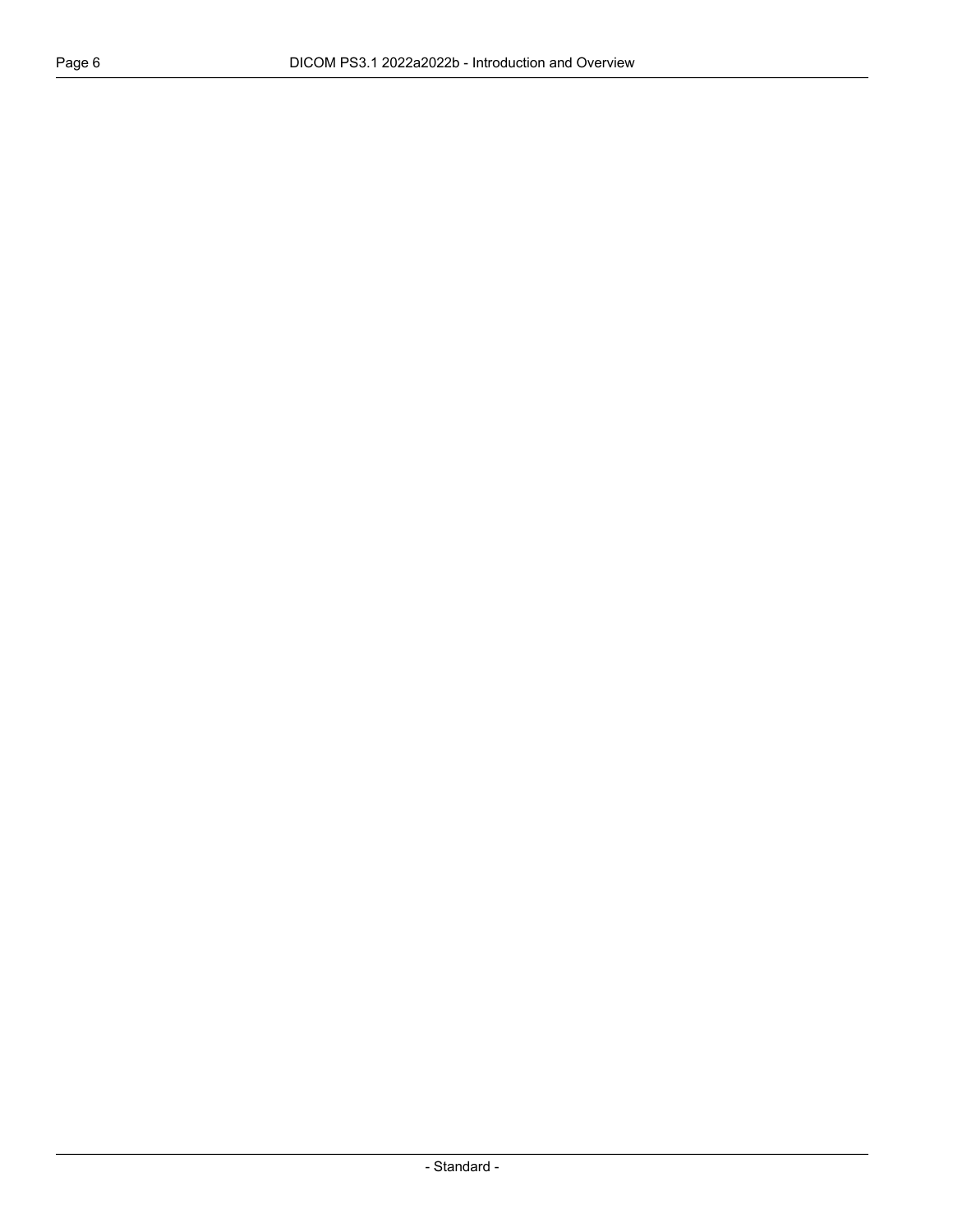## <span id="page-6-0"></span>**Notice and Disclaimer**

The information in this publication was considered technically sound by the consensus of persons engaged in the development and approval of the document at the time it was developed. Consensus does not necessarily mean that there is unanimous agreement among every person participating in the development of this document.

NEMA standards and guideline publications, of which the document contained herein is one, are developed through a voluntary consensus standards development process. This process brings together volunteers and/or seeks out the views of persons who have an interest in the topic covered by this publication. While NEMA administers the process and establishes rules to promote fairness in the development of consensus, it does not write the document and it does not independently test, evaluate, or verify the accuracy or completeness of any information or the soundness of any judgments contained in its standards and guideline publications.

NEMA disclaims liability for any personal injury, property, or other damages of any nature whatsoever, whether special, indirect, consequential, or compensatory, directly or indirectly resulting from the publication, use of, application, or reliance on this document. NEMA disclaims and makes no guaranty or warranty, expressed or implied, as to the accuracy or completeness of any information published herein, and disclaims and makes no warranty that the information in this document will fulfill any of your particular purposes or needs. NEMA does not undertake to guarantee the performance of any individual manufacturer or seller's products or services by virtue of this standard or guide.

In publishing and making this document available, NEMA is not undertaking to render professional or other services for or on behalf of any person or entity, nor is NEMA undertaking to perform any duty owed by any person or entity to someone else. Anyone using this document should rely on his or her own independent judgment or, as appropriate, seek the advice of a competent professional in determining the exercise of reasonable care in any given circumstances. Information and other standards on the topic covered by this publication may be available from other sources, which the user may wish to consult for additional views or information not covered by this publication.

NEMA has no power, nor does it undertake to police or enforce compliance with the contents of this document. NEMA does not cer tify, test, or inspect products, designs, or installations for safety or health purposes. Any certification or other statement of compliance with any health or safety-related information in this document shall not be attributable to NEMA and is solely the responsibility of the certifier or maker of the statement.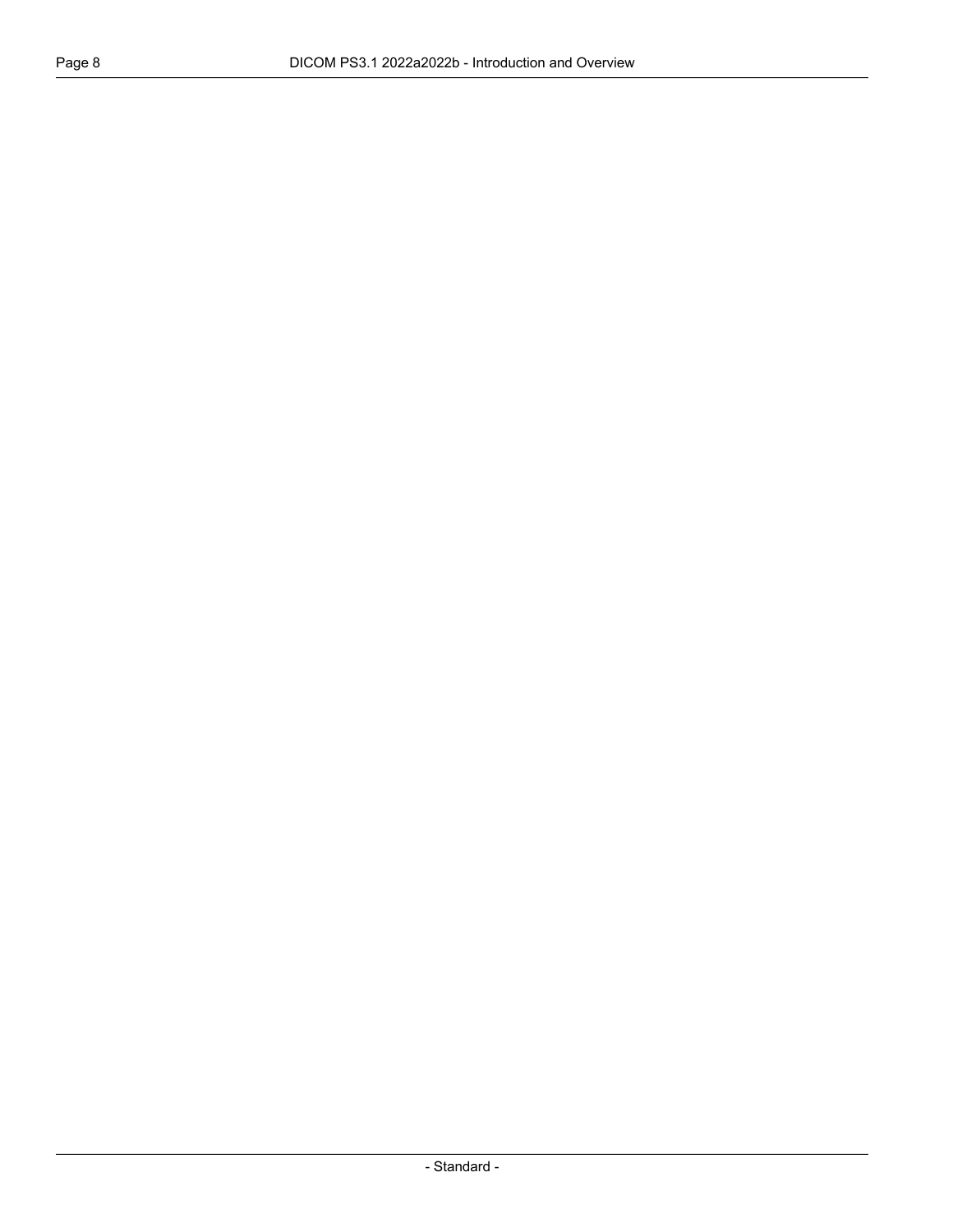## <span id="page-8-0"></span>**Foreword**

The DICOM Standards Committee is an independent, international standards development organization comprising biomedical pro fessional societies whose specialties include the use of medical imaging, manufacturers of medical imaging equipment and related information systems, and government agencies, trade associations, and other standards development organizations with an interest in standardization of medical imaging information and related data. Membership is open to all organizations with a material interest in the work of the Committee. The Committee collaborates closely with other standards development organizations in the fields of Healthcare Informatics and Electrical Equipment in Medical Practice. The Secretariat of the Committee is the National Electrical Manufacturers Association and its Medical Imaging and Technology Alliance division.

The principal product of the Committee is this Standard, Digital Imaging and Communications in Medicine (DICOM).

This DICOM Standard was developed according to the procedures of the DICOM Standards Committee.

The DICOM Standard is structured as a multi-part document using the guidelines established in [ISO/IEC [Directives,](#page-14-1) Part 2].

The Standard is published as NEMA Standard PS3, and its Parts are identified by the numbering of the NEMA publication (PS3.1, PS3.2, etc.).

DICOM® is the registered trademark of the National Electrical Manufacturers Association for its standards publications relating to di gital communications of medical information, all rights reserved.

HL7® and CDA® are the registered trademarks of Health Level Seven International, all rights reserved.

SNOMED®, SNOMED Clinical Terms®, SNOMED CT® are the registered trademarks of the International Health Terminology Standards Development Organisation (IHTSDO), all rights reserved.

LOINC® is the registered trademark of Regenstrief Institute, Inc, all rights reserved.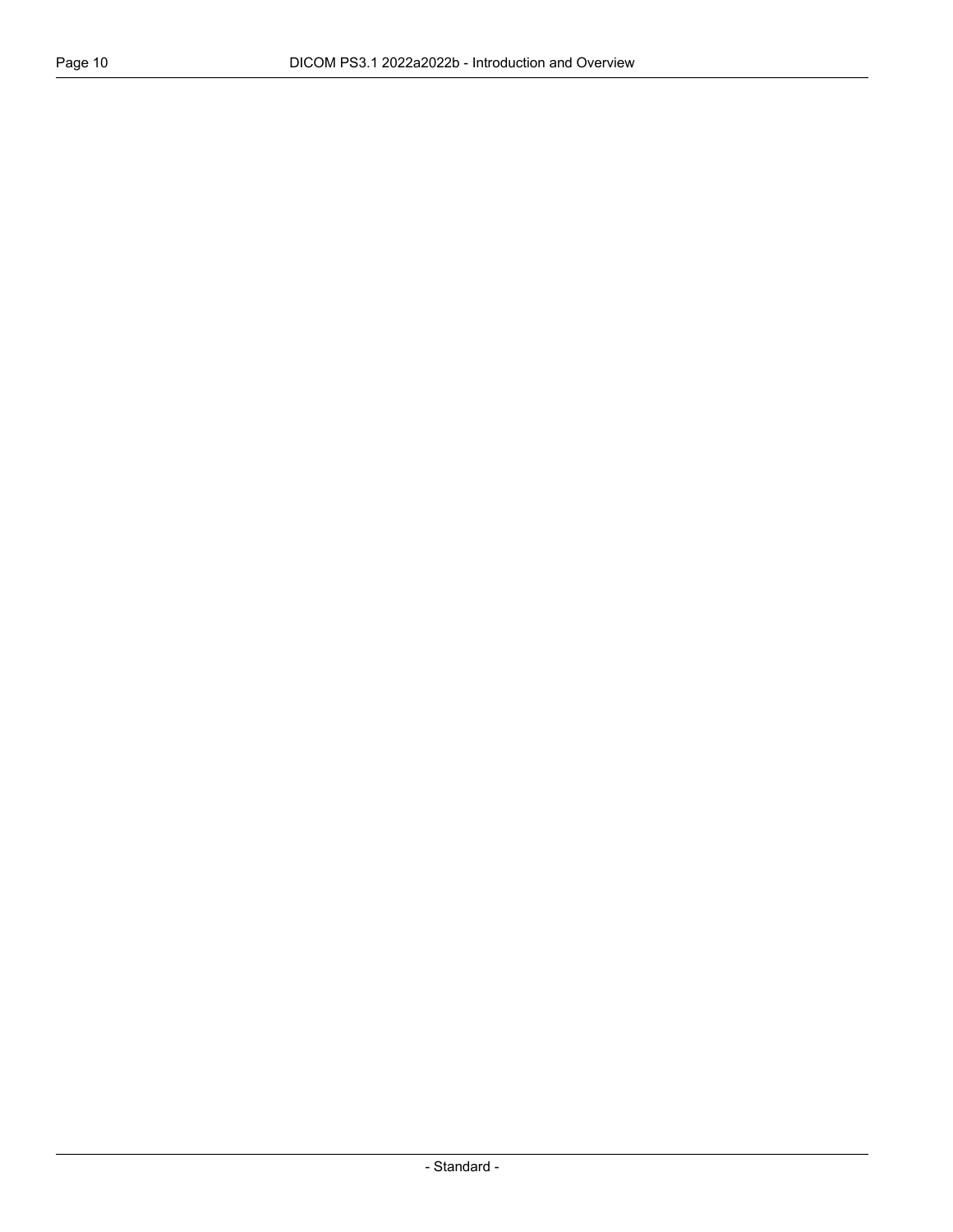# <span id="page-10-0"></span>**1 Scope and Field of Application**

<span id="page-10-1"></span>PS3.1 provides an overview of the entire Digital Imaging and Communications in Medicine (DICOM) Standard. It describes the history, scope, goals, and structure of the Standard. In particular, it contains a brief description of the contents of each Part of the Standard.

### **1.1 Scope of DICOM**

Digital Imaging and Communications in Medicine (DICOM) is the standard for the communication and management of medical imaging information and related data.

The DICOM Standard facilitates interoperability of medical imaging equipment by specifying:

- For network communications, a set of protocols to be followed by devices claiming conformance to the Standard.
- The syntax and semantics of Commands and associated information that can be exchanged using these protocols.
- For media communication, a set of media storage services to be followed by devices claiming conformance to the Standard, as well as a File Format and a medical directory structure to facilitate access to the images and related information stored on interchange media.
- Information that must be supplied with an implementation for which conformance to the Standard is claimed.

The DICOM Standard does not specify:

- The implementation details of any features of the Standard on a device claiming conformance.
- <span id="page-10-2"></span>• The overall set of features and functions to be expected from a system implemented by integrating a group of devices each claiming DICOM conformance.
- A testing/validation procedure to assess an implementation's conformance to the Standard.

### **1.2 Field of Application**

The DICOM Standard pertains to the field of Medical Informatics. Within that field, it addresses the exchange of digital information between medical imaging equipment and other systems. Because such equipment may interoperate with other medical devices and information systems, the scope of this Standard needs to overlap with other areas of medical informatics. However, the DICOM Standard does not address the breadth of this field.

<span id="page-10-3"></span>This Standard has been developed with an emphasis on diagnostic medical imaging as practiced in radiology, cardiology, pathology, dentistry, ophthalmology and related disciplines, and image-based therapies such as interventional radiology, radiotherapy and surgery. However, it is also applicable to a wide range of image and non-image related information exchanged in clinical, research, veterinary, and other medical environments.

This Standard facilitates interoperability of systems claiming conformance in a multi-vendor environment, but does not, by itself, guarantee interoperability.

### **1.3 History**

With the introduction of computed tomography (CT) followed by other digital diagnostic imaging modalities in the 1970's, and the in creasing use of computers in clinical applications, the American College of Radiology (ACR) and the National Electrical Manufacturers Association (NEMA) recognized the emerging need for a standard method for transferring images and associated information between devices manufactured by various vendors. These devices produce a variety of digital image formats.

The American College of Radiology (ACR) and the National Electrical Manufacturers Association (NEMA) formed a joint committee in 1983 to develop a standard to:

- Promote communication of digital image information, regardless of device manufacturer
- Facilitate the development and expansion of picture archiving and communication systems (PACS) that can also interface with other systems of hospital information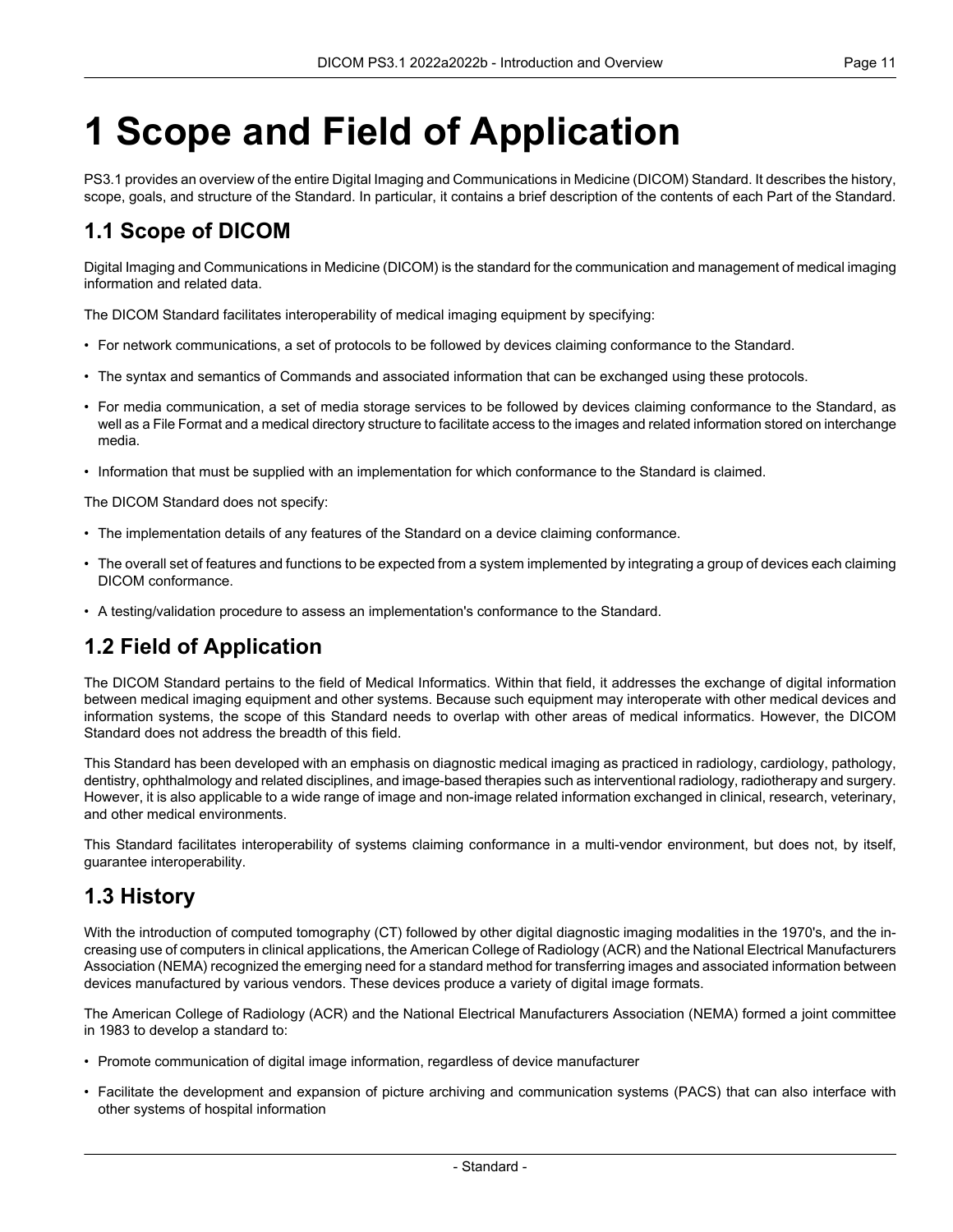• Allow the creation of diagnostic information data bases that can be interrogated by a wide variety of devices distributed geograph ically.

ACR-NEMA Standards Publication No. 300-1985, published in 1985 was designated version 1.0. The Standard was followed by two revisions: No. 1, dated October 1986 and No. 2, dated January 1988. These Standards Publications specified a hardware interface, a minimum set of software commands, and a consistent set of data formats.

ACR-NEMA Standards Publication No. 300-1988, published in 1988 was designated version 2.0. It included version 1.0, the published revisions, and additional revisions. It also included new material to provide command support for display devices, to introduce a new hierarchy scheme to identify an image, and to add data elements for increased specificity when describing an image.

In 1993, ACR-NEMA Standard 300 was substantially revised and replaced by this Standard, designated Digital Imaging and Commu nications in Medicine (DICOM). It embodies a number of major enhancements to previous versions of the ACR-NEMA Standard:

- It is applicable to a networked environment. The ACR-NEMA Standard was applicable in a point-to-point environment only; for op eration in a networked environment a Network Interface Unit (NIU) was required. DICOM supports operation in a networked envir onment using the industry standard networking protocol TCP/IP.
- It is applicable to off-line media exchange. The ACR-NEMA Standard did not specify a file format or choice of physical media or logical filesystem. DICOM supports operation in an off-line media environment using industry standard media such as CD-R, DVD- R and USB and common file systems.
- It is a service oriented protocol, specifying the semantics of commands and associated data, and how devices claiming conformance to the Standard react to commands and data being exchanged. Specified services include support for management of the workflow of an imaging department. The ACR-NEMA Standard was confined to the transfer of data with only implicit service requirements.
- It specifies levels of conformance. The ACR-NEMA Standard specified a minimum level of conformance. DICOM explicitly describes how an implementor must structure a Conformance Statement to select specific options.

<span id="page-11-1"></span><span id="page-11-0"></span>In 1995, with the addition of DICOM capabilities for cardiology imaging supported by the American College of Cardiology, the ACR- NEMA Joint Committee was reorganized as the DICOM Standards Committee, a broad collaboration of stakeholders across all medical imaging specialties.

### **1.4 Principles**

#### **1.4.1 Global Applicability and Localization**

DICOM is a world-wide standard that can be used in every locale. It provides mechanisms to handle data that support cultural require ments, such as different writing systems, character sets, languages, and structures for addresses and person names. It supports the variety of workflows, processes and policies used for biomedical imaging in different geographic regions, medical specialties and local practices.

Localization to meet the requirements of national or local health and workflow policies can be done without deviating from the Standard. Such localization may include specifying code sets (e.g., procedure codes), or profiling data element usage (both specifying locally allowed values, and making elements that are optional in the Standard mandatory for local use).

<span id="page-11-2"></span>Localization and profiling can be specified in a number of mechanisms outside the purview of the DICOM Standard. One such mechanism is Integration Profiles from the Integrating the Healthcare Enterprise (IHE) organization. It is important that Profiling adhere to the concept of non-contradiction. A Profile can add requirements but should not contradict DICOM requirements, as that would make it impossible to comply with both DICOM and the Profile.

#### **1.4.2 Continuous Maintenance**

The DICOM Standard is an evolving standard and it is maintained in accordance with the Procedures of the DICOM Standards Committee. Proposals for enhancements are welcome from all users of the Standard, and may be submitted to the Secretariat. Supplements and corrections to the Standard are balloted and approved several times a year. When approved as Final Text, each change becomes official, is published separately, and goes into effect immediately. At intervals, all of the approved Final Text changes are consolidated and published in an updated edition of the Standard. Once changes are consolidated into an updated edition of the Standard, the individual change documents are not maintained; readers are directed to use the consolidated edition of the Standard.

A requirement in updating the Standard is to maintain effective compatibility with previous editions.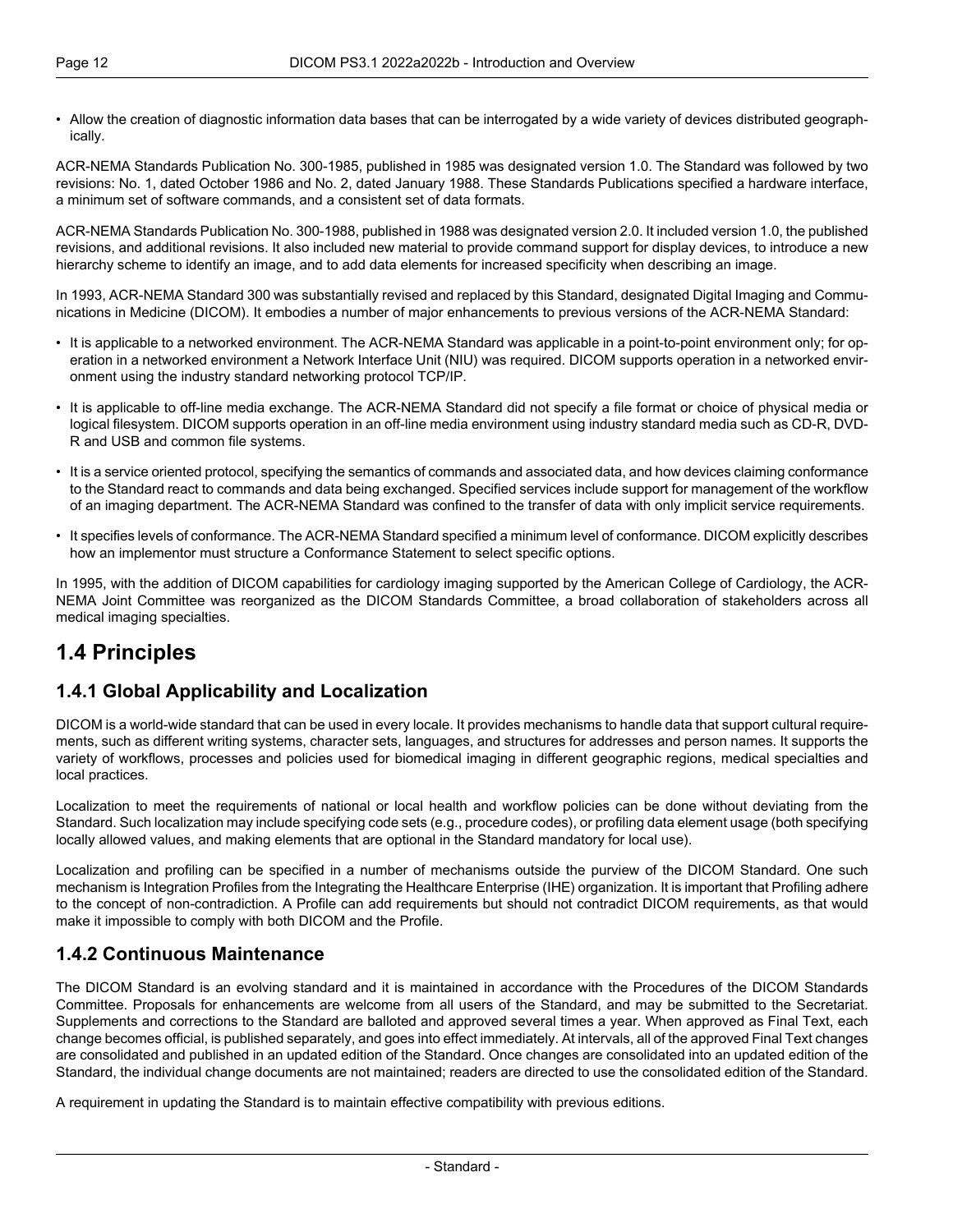The maintenance process may involve retirement of sections of the Standard.

Retirement does not imply that these features cannot be used. However, the DICOM Standards Committee will not maintain the documentation of retired features. The reader is referred to earlier editions of the Standard.

<span id="page-12-0"></span>The use of the retired features is discouraged for new implementations, in favor of those alternatives remaining in the Standard.

#### **1.4.3 Information Objects and Unique Object Identification**

Many DICOM services involve the exchange of persistent information objects, such as images. An instance of such an information object may be exchanged across many systems and many organizational contexts, and over time. While minor changes may be made to the attributes of an instance to facilitate its handling within a particular organization (e.g., by coercing a Patient ID to the value used in a local context), the semantic content of an instance does not change.

<span id="page-12-1"></span>Each instance is identified by a globally unique object identifier, which persists with the instance across all exchanges. Changes to the semantic content of an instance are defined to create a new instance, which is assigned a new globally unique object identifier.

#### **1.4.4 Conformance**

Conformance to the DICOM Standard is stated in terms of Service-Object Pair (SOP) Classes, which represent Services (such as Storage using network, media, or web) operating on types of Information Objects (such as CT or MR images).

SOP Class specifications in the DICOM Standard are only changed in a manner that is intended to be forward and backward compatible for all editions of the Standard. Conformance requirements and conformance claims are therefore referenced to the identifier of the SOP Class, and never referenced to an edition of the Standard.

<span id="page-12-2"></span>Each implementation is required to provide a Conformance Statement, in accordance with a consistent pro forma structure, facilitating comparison of products for interoperability.

#### **1.4.5 Consistency of Information Model**

A large number of information objects defined in the DICOM Standard follow a common composite information model with information entities representing Patient, Study, Series, Equipment, Frame of Reference, and the specific instance data type. This information model is a simplification of the real world concepts and activities of medical imaging; for acquisition modalities, a Study is approximately equivalent to an ordered procedure, and a Series is approximately equivalent to a performed data acquisition protocol element. In other domains, such as Radiotherapy, the Study and Series are less clearly related to real world entities or activities, but are still required for consistency. This simplified model is sufficient for the pragmatic needs of managing imaging and related data collected in routine practice.

New information objects defined in DICOM will typically conform to this existing common information model, allowing reuse of imple mentations with minimal changes to support the new objects.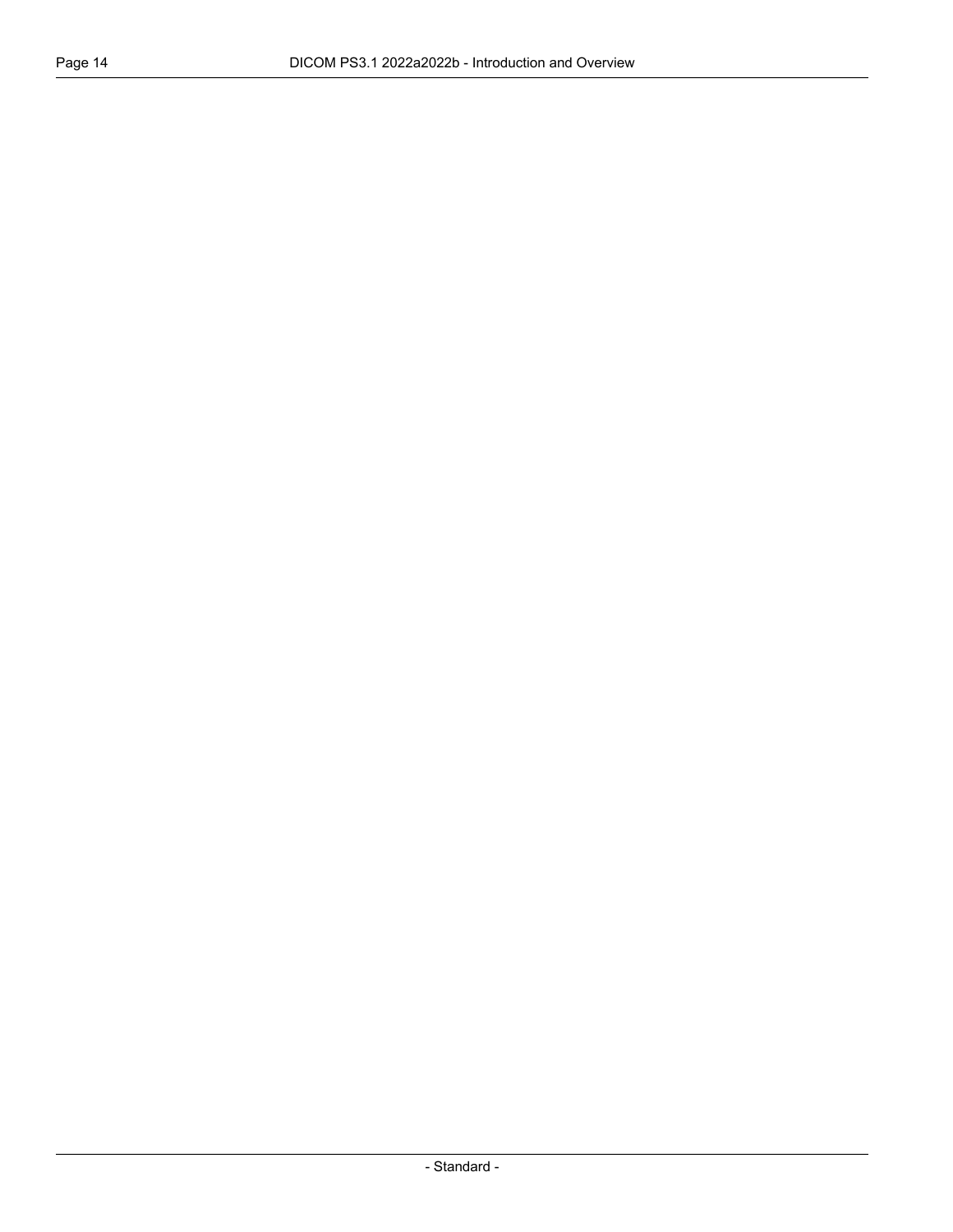## <span id="page-14-0"></span>**2 Normative References**

- <span id="page-14-1"></span>[ISO/IEC Directives, Part 2] ISO/IEC. 2016/05. 7.0. *Rules for the structure and drafting of International Standards*. [http://www.iec.ch/](http://www.iec.ch/members_experts/refdocs/iec/isoiecdir-2%7Bed7.0%7Den.pdf) [members\\_experts/refdocs/iec/isoiecdir-2%7Bed7.0%7Den.pdf](http://www.iec.ch/members_experts/refdocs/iec/isoiecdir-2%7Bed7.0%7Den.pdf) .
- <span id="page-14-2"></span>[ACR/NEMA 300] ACR/NEMA. 1988. *Digital Imaging and Communications*.
- [EBU-SMPTE-VSF JT-NM Phase 2 Report] , , and . 2015. v1.0. *Joint Task Force on Networked Media (JT-NM) Phase 2 Report- Reference Architecture*. <http://jt-nm.org/RA-1.0/JT-NMReferenceArchitecturev1.0%20150904%20FINAL.pdf> .
- [ISO/IEC 8822] ISO/IEC. 1994. *Information Processing Systems - Open Systems Interconnection - Connection Oriented Presentation Service Definition*.
- <span id="page-14-3"></span>[ISO/IEC 8649] ISO/IEC. 1996. *Information Processing Systems - Open Systems Interconnection - Service Definition for the Association Control Service Element*. *Withdrawn 2012.* .
- <span id="page-14-4"></span>[SMPTE ST 2110-10] Society of Motion Picture and Television Engineers (SMPTE). 2017. *Professional Media over IP Networks: System Timing and Definitions*.
- <span id="page-14-5"></span>[SMPTE ST 2110-20] Society of Motion Picture and Television Engineers (SMPTE). 2017. *Professional Media over IP Networks: Uncompressed Active Video*.
- [SMPTE ST 2110-30] Society of Motion Picture and Television Engineers (SMPTE). 2017. *Professional Media over IP Networks: PCM Digital Audio*.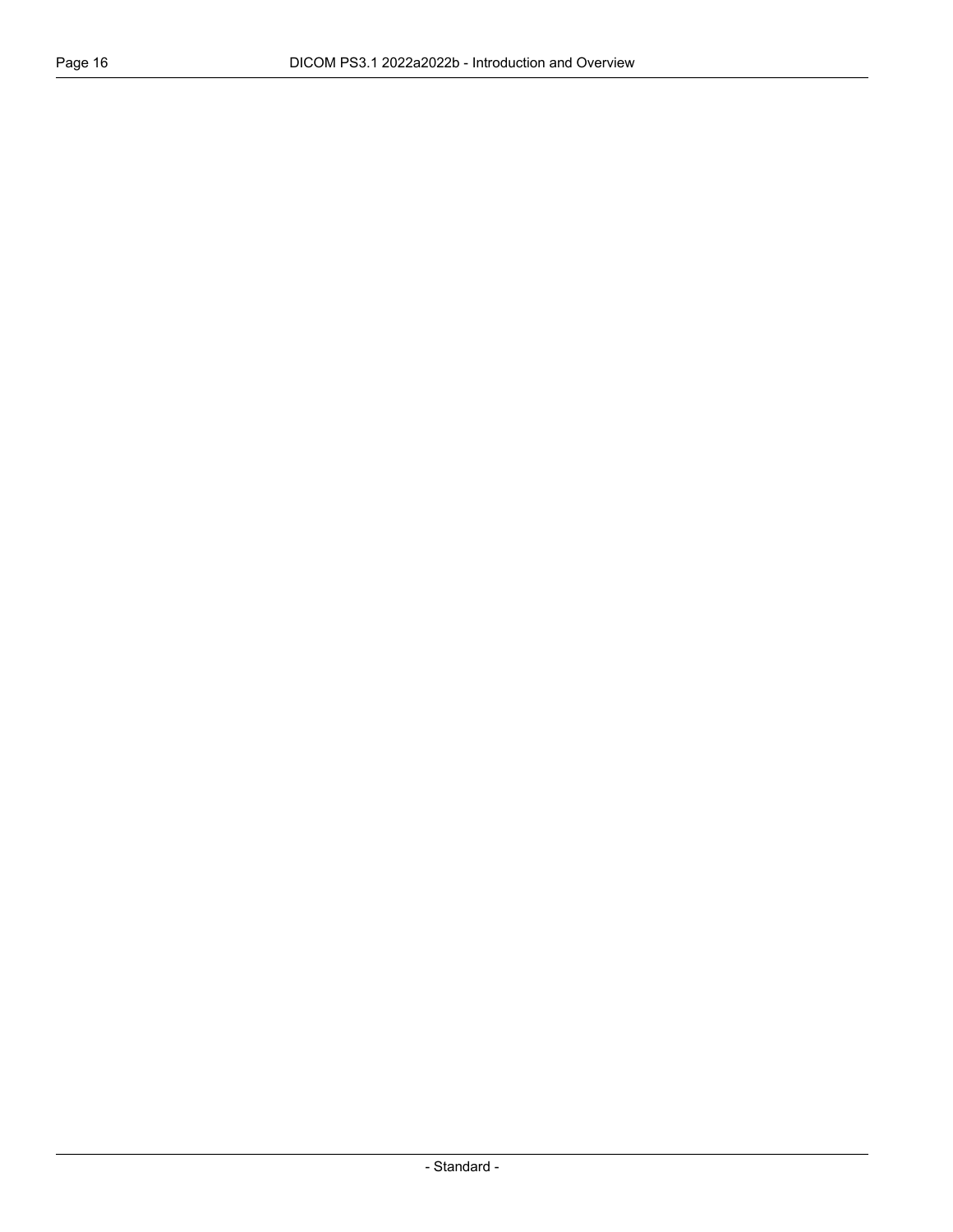# <span id="page-16-0"></span>**3 Definitions**

| Attribute                    | A property of an Information Object. An Attribute has a name and a value that are independent<br>of any encoding scheme.                                                                                                                                               |
|------------------------------|------------------------------------------------------------------------------------------------------------------------------------------------------------------------------------------------------------------------------------------------------------------------|
| Command                      | A request to operate on information across a network.                                                                                                                                                                                                                  |
| <b>Command Element</b>       | An encoding of a parameter of a command that conveys this parameter's value.                                                                                                                                                                                           |
| <b>Command Stream</b>        | The result of encoding a set of DICOM Command Elements using the DICOM encoding scheme.                                                                                                                                                                                |
| <b>Conformance Statement</b> | A formal statement that describes a specific implementation of the DICOM Standard. It specifies<br>the Service Classes, Information Objects, Communication Protocols, Security Profiles, and Media<br>Storage Application Profiles supported by the implementation.    |
| Data Dictionary              | A registry of DICOM Data Elements that assigns a unique tag, a name, value characteristics,<br>and semantics to each Data Element.                                                                                                                                     |
| Data Element                 | A unit of information as defined by a single entry in the data dictionary.                                                                                                                                                                                             |
| Data Set                     | Exchanged information consisting of a structured set of Attributes. The value of each Attribute in<br>a Data Set is expressed as a Data Element.                                                                                                                       |
| Data Stream                  | The result of encoding a Data Set using the DICOM encoding scheme (Data Element Numbers<br>and representations as specified by the Data Dictionary).                                                                                                                   |
| <b>Information Object</b>    | An abstraction of a real information entity (e.g., CT Image, Structured Report, etc.) that is acted<br>upon by one or more DICOM Commands.                                                                                                                             |
|                              | Note                                                                                                                                                                                                                                                                   |
|                              | This term is primarily used in PS3.1, with a few references in PS3.3. It is an informal<br>term corresponding to a formal term that is introduced in PS3.3. In all other parts of the<br>DICOM Standard this formal term is known as an Information Object Definition. |
| Information Object Class     | A formal description of an Information Object, which includes a description of its purpose and the<br>Attributes it possesses. It does not include values for these attributes.                                                                                        |
|                              | Note                                                                                                                                                                                                                                                                   |
|                              | This term is only used in PS3.1. It is an informal term corresponding to a formal term<br>that is introduced in PS3.4. This formal term is known as a Service-Object Pair Class<br>or more commonly as a SOP Class.                                                    |
| Information Object Instance  | A representation of an occurrence of a real-world entity, which includes values for the Attributes<br>of the Information Object Class to which the entity belongs.                                                                                                     |
|                              | Note                                                                                                                                                                                                                                                                   |
|                              | This term is only used in PS3.1. It is an informal term corresponding to a formal term<br>that is introduced in PS3.4. This formal term is known as a Service-Object Pair Instance<br>or more commonly as a SOP Instance.                                              |
| Message                      | A data unit of the Message Exchange Protocol exchanged between two cooperating DICOM<br>Applications. A Message is composed of a Command Stream followed by an optional Data<br>Stream.                                                                                |
| Part                         | Subdivision of the DICOM Standard that covers related subject material.                                                                                                                                                                                                |
| <b>Service Class</b>         | A structured description of a service that is supported by cooperating DICOM Applications using<br>specific DICOM Commands acting on a specific class of Information Object.                                                                                           |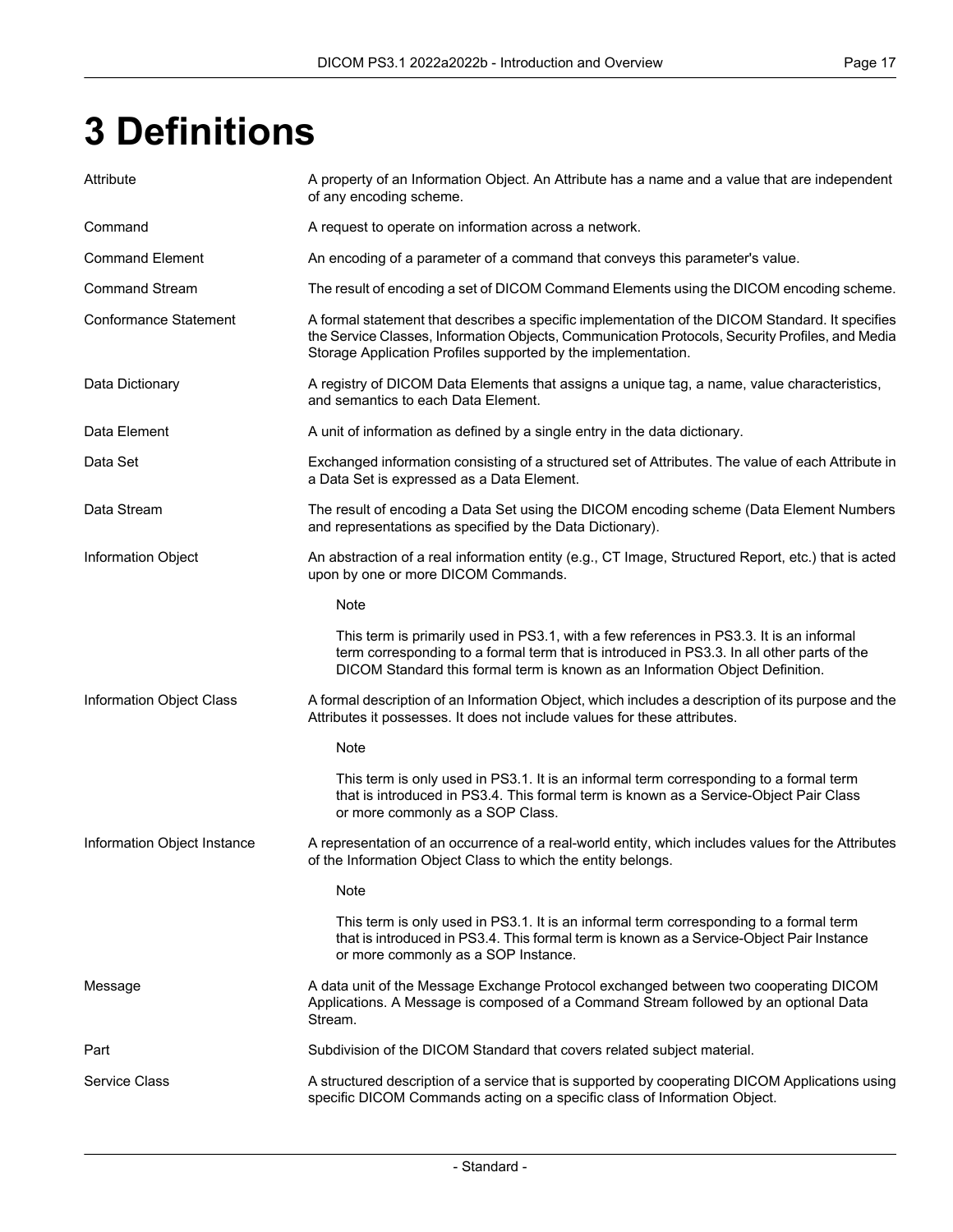| Service-Object Pair Class (SOP<br>Class) | The pair of an Information Object and either a DIMSE Service Group, a Media Storage Service,<br>or a Web Service.                                                                                               |
|------------------------------------------|-----------------------------------------------------------------------------------------------------------------------------------------------------------------------------------------------------------------|
| Essence ()                               | Video, audio or data type of source, as defined in [EBU-SMPTE-VSF JT-NM Phase 2 Report].                                                                                                                        |
| Flow ()                                  | A sequence of Grains from a Source; a concrete representation of content emanating from the<br>Source, as defined in [EBU-SMPTE-VSF JT-NM Phase 2 Report].                                                      |
| Grain ()                                 | Represents an element of Essence or other data associated with a specific time, such as a frame,<br>or a group of consecutive audio samples, or captions, as defined in [EBU-SMPTE-VSF JT-NM<br>Phase 2 Report. |
| Rendition ()                             | A collection of time-synchronized Flows intended for simultaneous presentation, providing a<br>complete experience of a Source Group, as defined in [EBU-SMPTE-VSF JT-NM Phase 2 Report].                       |
| Source ()                                | An abstract concept that represents the primary origin of a Flow or set of Flows, as defined in<br>[EBU-SMPTE-VSF JT-NM Phase 2 Report].                                                                        |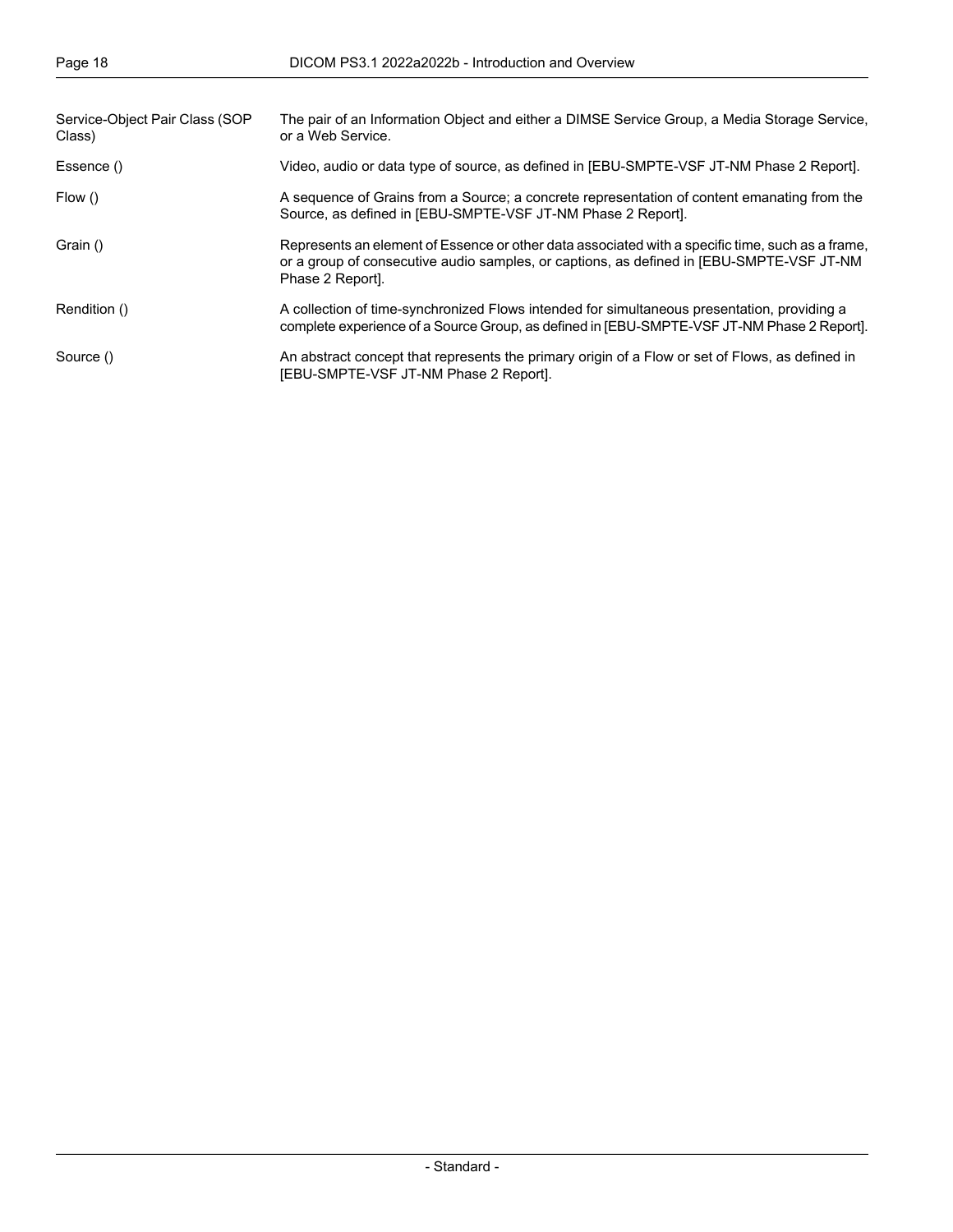## <span id="page-18-0"></span>**4 Symbols and Abbreviations**

| <b>ACSE</b>      | <b>Association Control Service Element</b>                                                                                                                                 |
|------------------|----------------------------------------------------------------------------------------------------------------------------------------------------------------------------|
| <b>API</b>       | Application Programming Interface                                                                                                                                          |
| <b>CT</b>        | <b>Computed Tomography</b>                                                                                                                                                 |
| <b>DICOM</b>     | Digital Imaging and Communications in Medicine                                                                                                                             |
| <b>DICOM-RTV</b> | <b>DICOM Real-Time Video</b>                                                                                                                                               |
| <b>DIMSE</b>     | <b>DICOM Message Service Element</b>                                                                                                                                       |
| <b>HIS</b>       | <b>Hospital Information System</b>                                                                                                                                         |
| <b>HTTP</b>      | Hyper-Text Transfer Protocol                                                                                                                                               |
| <b>HTTPS</b>     | Hyper-Text Transfer Protocol Secure                                                                                                                                        |
| <b>JIRA</b>      | Japan Medical Imaging and Radiological Systems Industries Association                                                                                                      |
| <b>OSI</b>       | Open Systems Interconnection                                                                                                                                               |
| <b>PACS</b>      | Picture Archiving and Communication Systems                                                                                                                                |
| <b>PTP</b>       | <b>Precision Time Protocol</b>                                                                                                                                             |
| <b>REST</b>      | Representational State Transfer                                                                                                                                            |
| <b>RESTful</b>   | A RESTful Web service is a Web service implemented using REST architecture and HTTP (see http://www.ics.uci.edu/<br>~fielding/pubs/dissertation/fielding_dissertation.pdf) |
| <b>RIS</b>       | Radiology Information System                                                                                                                                               |
| <b>RTP</b>       | Real-Time Transport Protocol                                                                                                                                               |
| <b>SMPTE</b>     | Society of Motion Picture and Television Engineers                                                                                                                         |
| <b>STOW-RS</b>   | STore Over the Web by RESTful Services                                                                                                                                     |
| <b>TCP/IP</b>    | <b>Transmission Control Protocol/Internet Protocol</b>                                                                                                                     |
| <b>WADO-RS</b>   | Web Access to DICOM Objects by RESTful Services                                                                                                                            |

**WADO-URI** Web Access to DICOM Objects by URI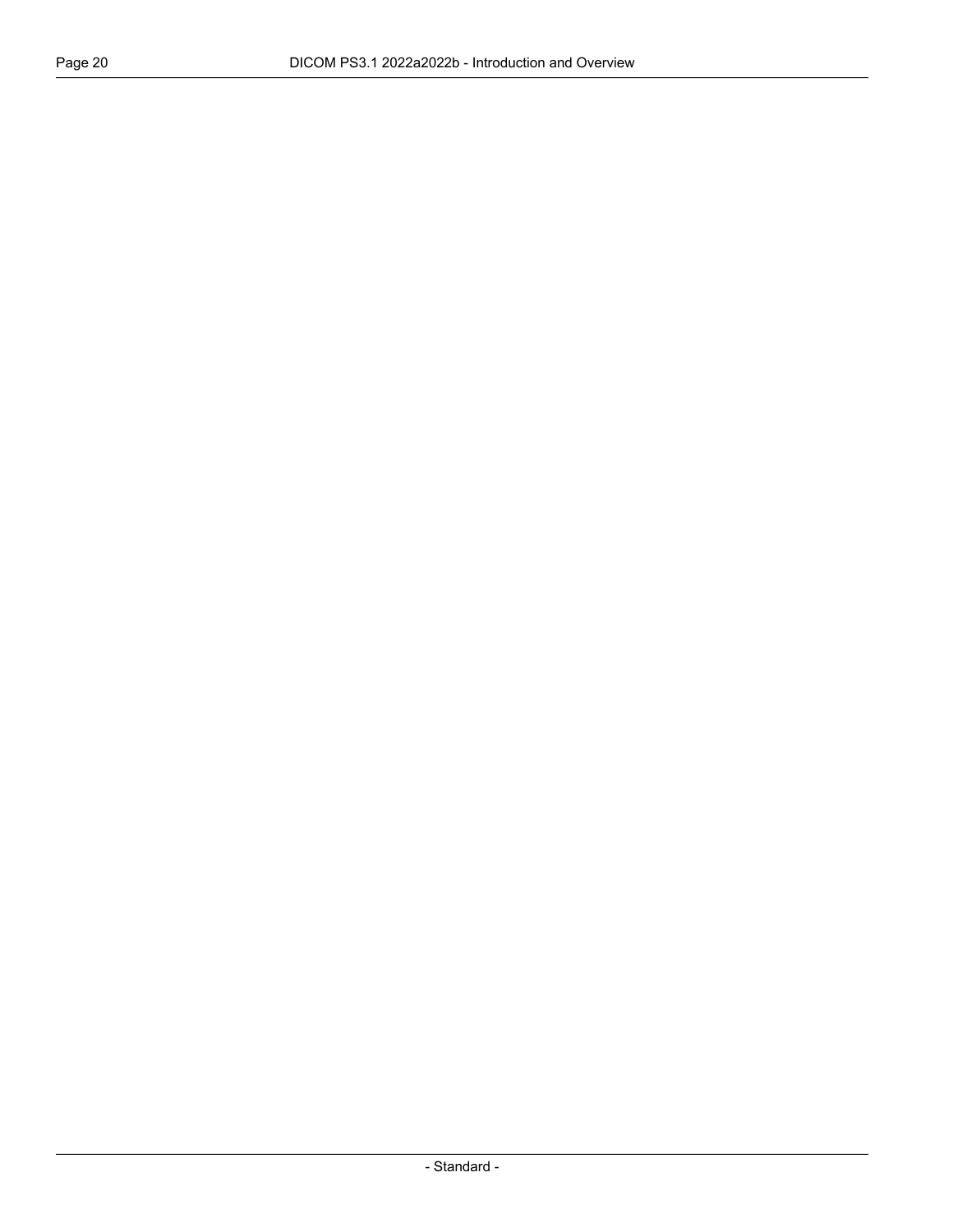## <span id="page-20-0"></span>**5 The DICOM Communication Model**

The DICOM Standard facilitates interoperability of devices claiming conformance. In particular, it:

- Addresses the semantics of Commands and associated data. For devices to interact, there must be standards on how devices are expected to react to Commands and associated data, not just the information that is to be moved between devices.
- Addresses the semantics of file services, file formats and information directories necessary for off-line communication.
- Is explicit in defining the conformance requirements of implementations of the Standard. In particular, a conformance statement must specify enough information to determine the functions for which interoperability can be expected with another device claiming conformance.
- Facilitates operation in a networked environment.
- Is structured to accommodate the introduction of new services, thus facilitating support for future medical imaging applications.
- Makes use of existing international standards wherever applicable, and itself conforms to established documentation guidelines for international standards.

[Figure](#page-21-0) 5-1 presents the general communication model of the Standard, which spans both network (on-line) and media storage inter change (off-line) communication. Applications may utilize any of the following transport mechanisms:

- the DICOM Message Service and Upper Layer Service, which provides independence from specific physical networking commu nication support and protocols such as TCP/IP.
- the DICOM Web Service API and HTTP Service, which allows use of common hypertext and associated protocols for transport of DICOM services
- the Basic DICOM File Service, which provides access to Storage Media independently from specific media storage formats and file structures
- DICOM Real-Time Communication, which provides real-time transport of DICOM metadata based on SMPTE and RTP.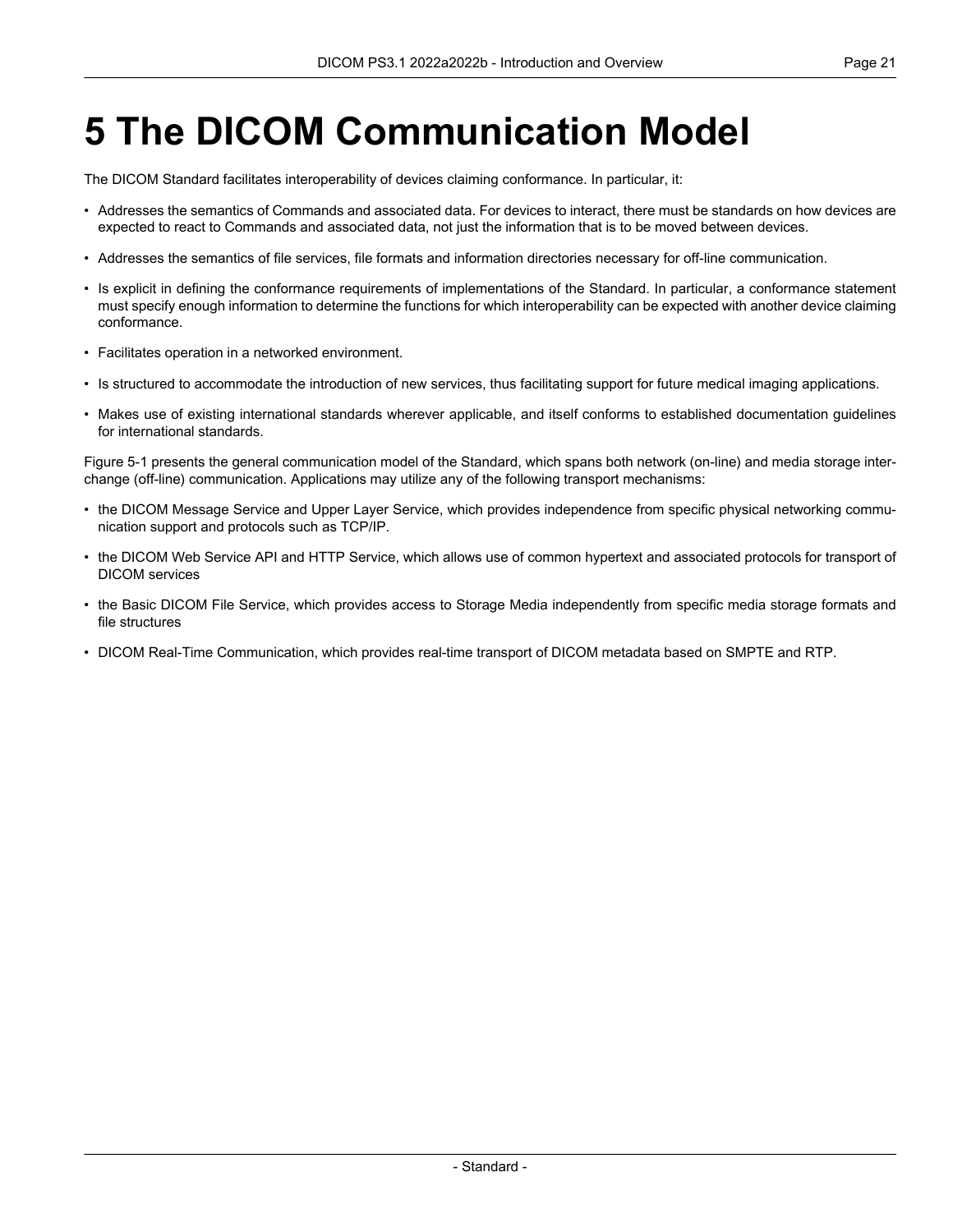<span id="page-21-0"></span>

**Figure 5-1. General Communication Model**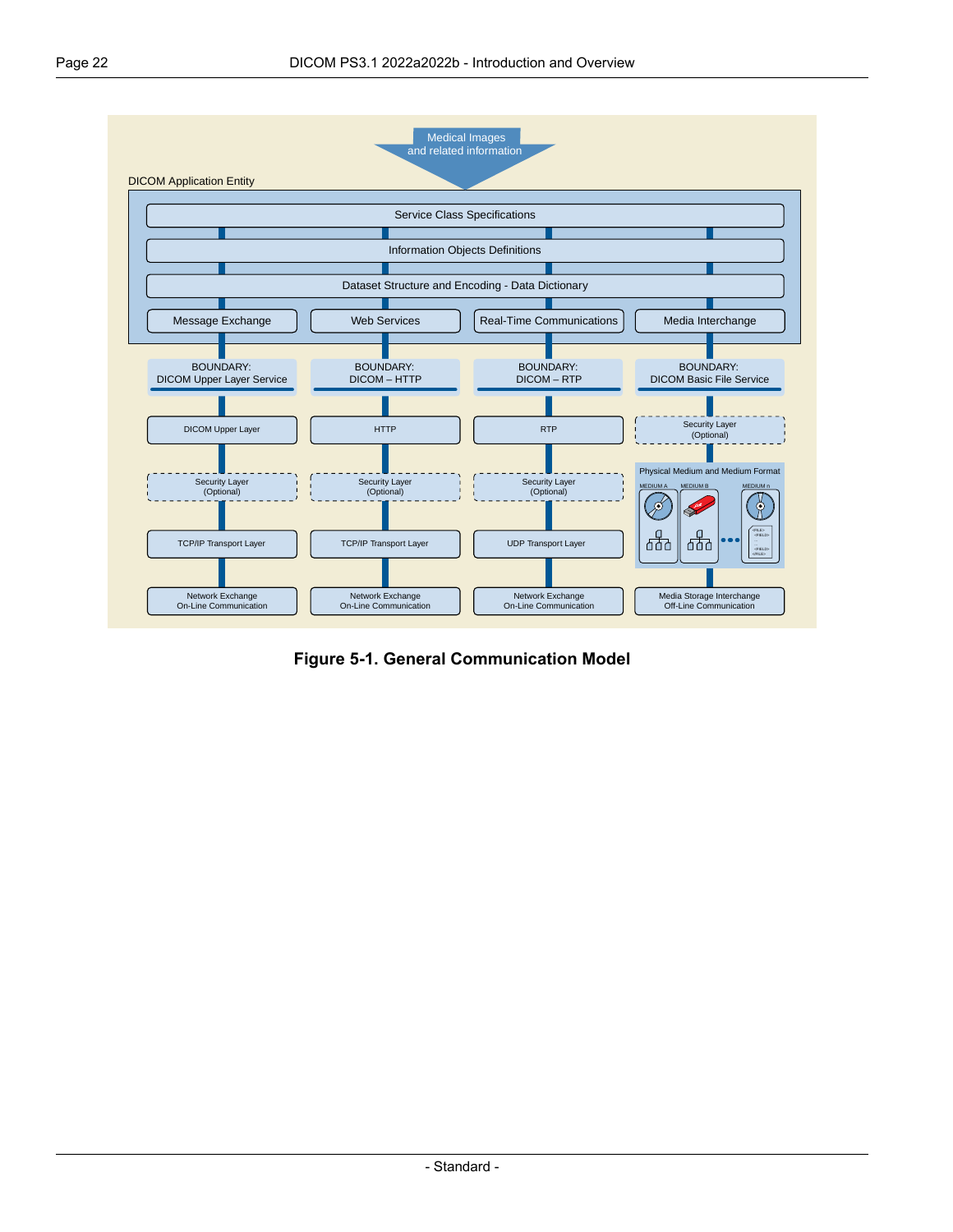# <span id="page-22-0"></span>**6 Overview of The Content of The DICOM Standard**

#### <span id="page-22-1"></span>**6.1 Document Structure**

DICOM consists of the following parts:

- PS3.1: Introduction and Overview (this document)
- PS3.2: [Conformance](part02.pdf#PS3.2)
- PS3.3: [Information](part03.pdf#PS3.3) Object Definitions
- PS3.4: Service Class [Specifications](part04.pdf#PS3.4)
- PS3.5: Data [Structures](part05.pdf#PS3.5) and Encoding
- PS3.6: Data [Dictionary](part06.pdf#PS3.6)
- PS3.7: Message [Exchange](part07.pdf#PS3.7)
- PS3.8: Network [Communication](part08.pdf#PS3.8) Support for Message Exchange
- PS3.9: Retired
- PS3.10: Media Storage and File Format for Media [Interchange](part10.pdf#PS3.10)
- PS3.11: Media Storage [Application](part11.pdf#PS3.11) Profiles
- PS3.12: Formats and [Physical](part12.pdf#PS3.12) Media
- PS3.13: Retired
- PS3.14: [Grayscale](part14.pdf#PS3.14) Standard Display Function
- PS3.15: Security and System [Management](part15.pdf#PS3.15) Profiles
- PS3.16: Content Mapping [Resource](part16.pdf#PS3.16)
- PS3.17: [Explanatory](part17.pdf#PS3.17) Information
- PS3.18: Web [Services](part18.pdf#PS3.18)
- PS3.19: [Application](part19.pdf#PS3.19) Hosting
- <span id="page-22-2"></span>• PS3.20: Imaging Reports using HL7 Clinical Document [Architecture](part20.pdf#PS3.20)
- PS3.21: Transformations between DICOM and other [Representations](part21.pdf#PS3.21)
- PS3.22: Real-Time [Communication](part22.pdf#PS3.22) (DICOM-RTV)

These parts of the Standard are related but independent documents. A brief description of each Part is provided in this section.

#### **6.2 PS3.2: Conformance**

[PS3.2](part02.pdf#PS3.2) of the DICOM Standard defines principles that implementations claiming conformance to the Standard shall follow:

• Conformance requirements. [PS3.2](part02.pdf#PS3.2) specifies the general requirements that must be met by any implementation claiming conformance. It references the conformance sections of other parts of the Standard.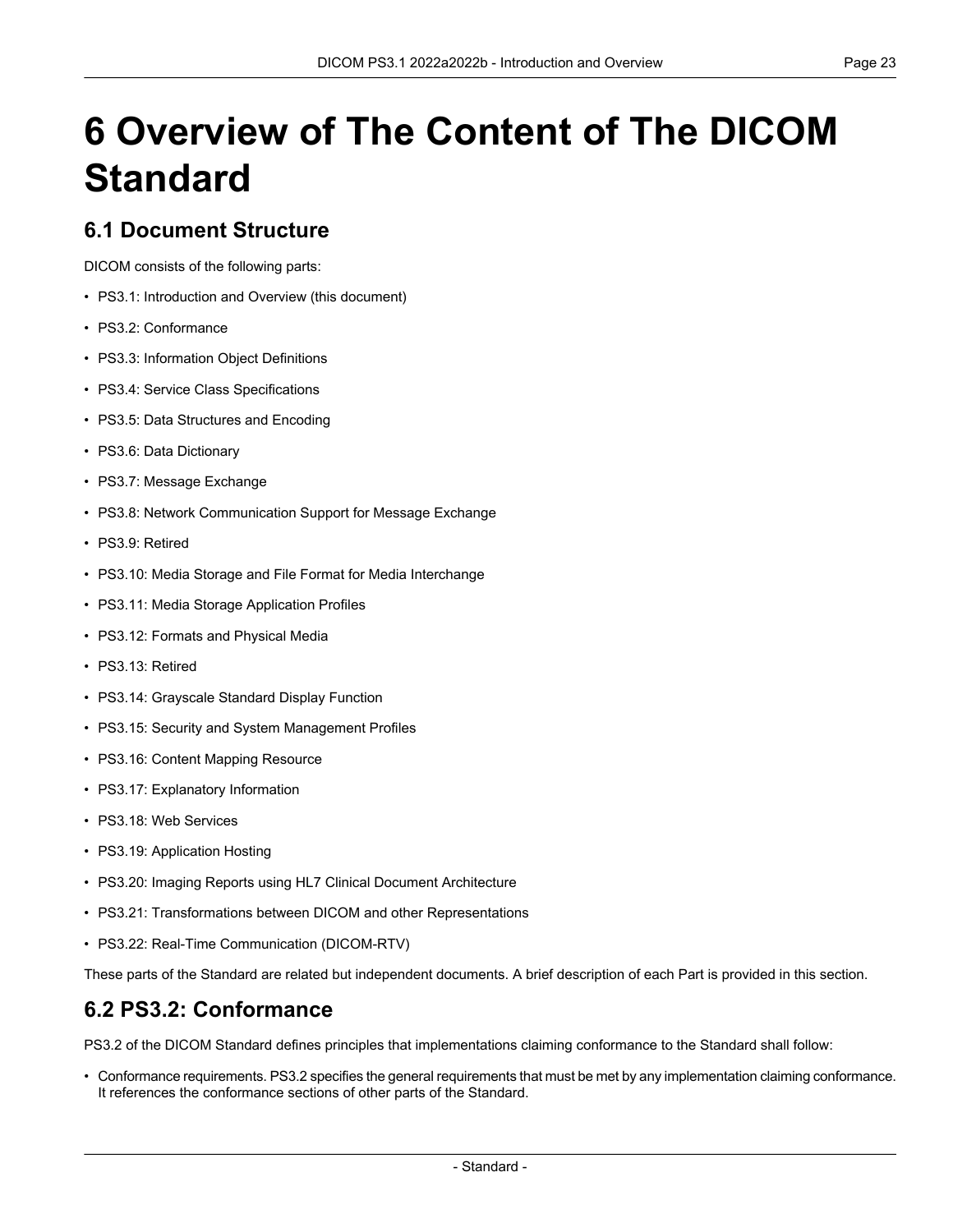• Conformance Statement. [PS3.2](part02.pdf#PS3.2) defines the structure of a Conformance Statement. It specifies the information that must be present in a Conformance Statement. It references the Conformance Statement sections of other parts of the Standard.

[PS3.2](part02.pdf#PS3.2) does not specify a testing/validation procedure to assess an implementation's conformance to the Standard.

[Figure](#page-23-0) 6.2-1 and [Figure](#page-23-1) 6.2-2 depict the construction process for a Conformance Statement for both network communication and media exchange. A Conformance Statement consists of the following parts:

- Set of Information Objects that is recognized by this implementation
- Set of Service Classes that this implementation supports
- Set of communications protocols or physical media that this implementation supports
- <span id="page-23-0"></span>• Set of security measures that this implementation supports.



<span id="page-23-1"></span>**Figure 6.2-1. Construction Process for a Network Conformance Claim**



**Figure 6.2-2. Construction Process for a Media Conformance Claim**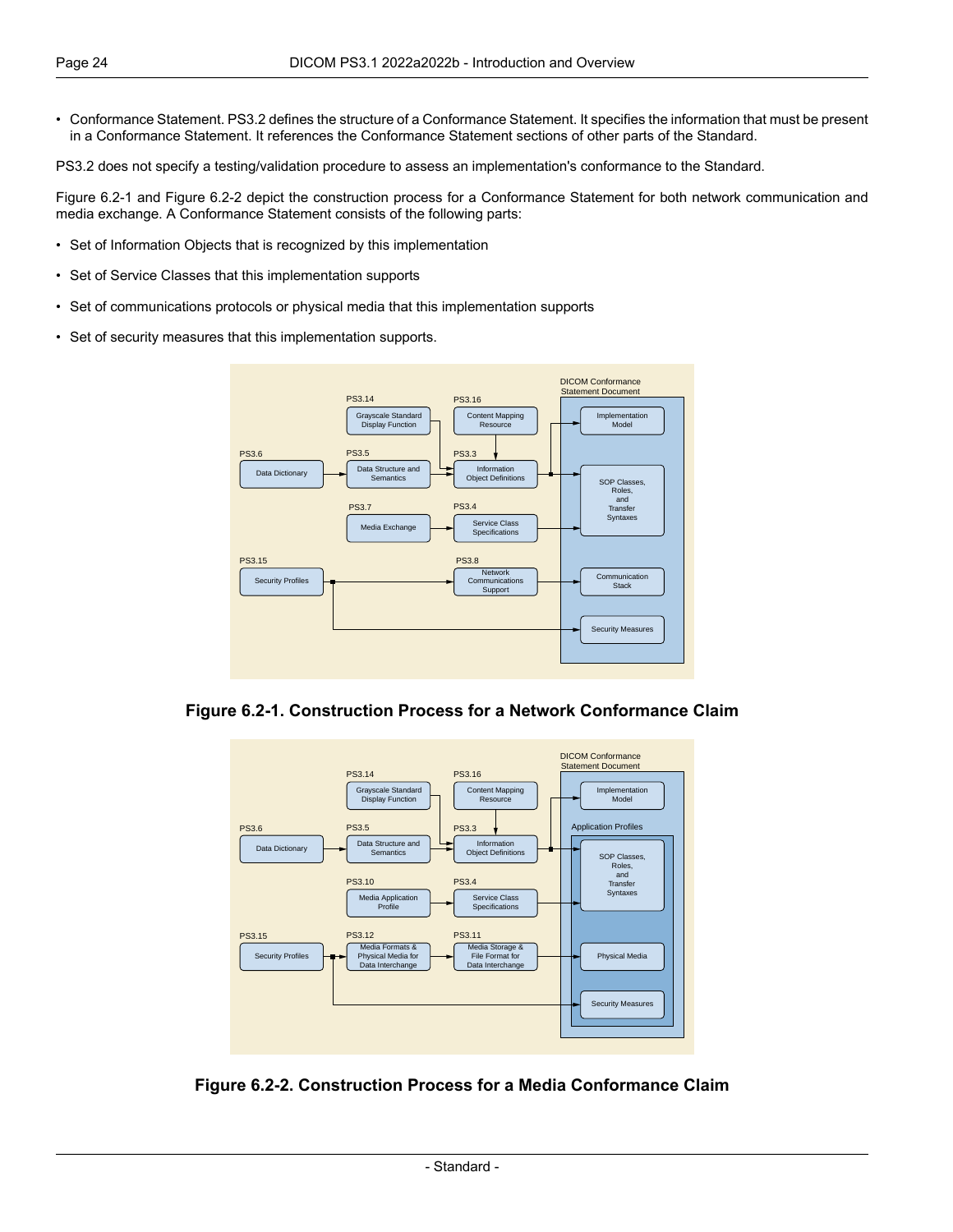### <span id="page-24-0"></span>**6.3 PS3.3: Information Object Definitions**

[PS3.3](part03.pdf#PS3.3) of the DICOM Standard specifies a number of Information Object Classes that provide an abstract definition of real-world en tities applicable to communication of digital medical images and related information (e.g., waveforms, structured reports, radiation therapy dose, etc.). Each Information Object Class definition consists of a description of its purpose and the Attributes that define it. An Information Object Class does not include the values for the Attributes that comprise its definition.

Two types of Information Object Classes are defined: normalized and composite.

Normalized Information Object Classes include only those Attributes inherent in the real-world entity represented. For example the study Information Object Class, which is defined as normalized, contains study date and study time Attributes because they are inherent in an actual study. Patient name, however, is not an Attribute of the study Information Object Class because it is inherent in the patient on which the study was performed and not the study itself.

Composite Information Object Classes may additionally include Attributes that are related to but not inherent in the real-world entity. For example, the Computed Tomography Image Information Object Class, which is defined as composite, contains both Attributes that are inherent in the image (e.g., image date) and Attributes that are related to but not inherent in the image (e.g., patient name). Composite Information Object Classes provide a structured framework for expressing the communication requirements of images where image data and related data needs to be closely associated.

To simplify the Information Object Class definitions, the Attributes of each Information Object Class are partitioned with similar Attributes being grouped together. These groupings of Attributes are specified as independent modules and may be reused by other Composite Information Object Classes.

[PS3.3](part03.pdf#PS3.3) defines a model of the Real World along with the corresponding Information Model that is reflected in the Information Object Definitions. Future editions of this Standard may extend this set of Information Objects to support new functionality.

<span id="page-24-1"></span>To represent an occurrence of a real-world entity, an Information Object Instance is created, which includes values for the Attributes of the Information Object Class. The Attribute values of this Information Object Instance may change over time to accurately reflect the changing state of the entity that it represents. This is accomplished by performing different basic operations upon the Information Object Instance to render a specific set of services defined as a Service Class. These Service Classes are defined in [PS3.4](part04.pdf#PS3.4) of the Standard.

### **6.4 PS3.4: Service Class Specifications**

[PS3.4](part04.pdf#PS3.4) of the DICOM Standard defines a number of Service Classes. A Service Class associates one or more Information Objects with one or more Commands to be performed upon these objects. Service Class Specifications state requirements for Command Elements and how resulting Commands are applied to Information Objects. Service Class Specifications state requirements for both providers and users of communications services.

[PS3.4](part04.pdf#PS3.4) of the DICOM Standard defines the characteristics shared by all Service Classes, and how a Conformance Statement to an individual Service Class is structured. It contains a number of normative annexes that describe individual Service Classes in detail.

Examples of Service Classes include the following:

- Storage Service Class
- Query/Retrieve Service Class
- <span id="page-24-2"></span>• Basic Worklist Management Service Class
- Print Management Service Class.

[PS3.4](part04.pdf#PS3.4) defines the operations performed upon the Information Objects defined in [PS3.3.](part03.pdf#PS3.3) [PS3.7](part07.pdf#PS3.7) defines the Commands and protocols for using the Commands to accomplish the operations and notifications described in [PS3.4](part04.pdf#PS3.4).

### **6.5 PS3.5: Data Structure and Semantics**

[PS3.5](part05.pdf#PS3.5) of the DICOM Standard specifies how DICOM applications construct and encode the Data Set information resulting from the use of the Information Objects and Services Classes defined in [PS3.3](part03.pdf#PS3.3) and [PS3.4](part04.pdf#PS3.4) of the DICOM Standard. The support of a number of standard image compression techniques (e.g., JPEG lossless and lossy) is specified.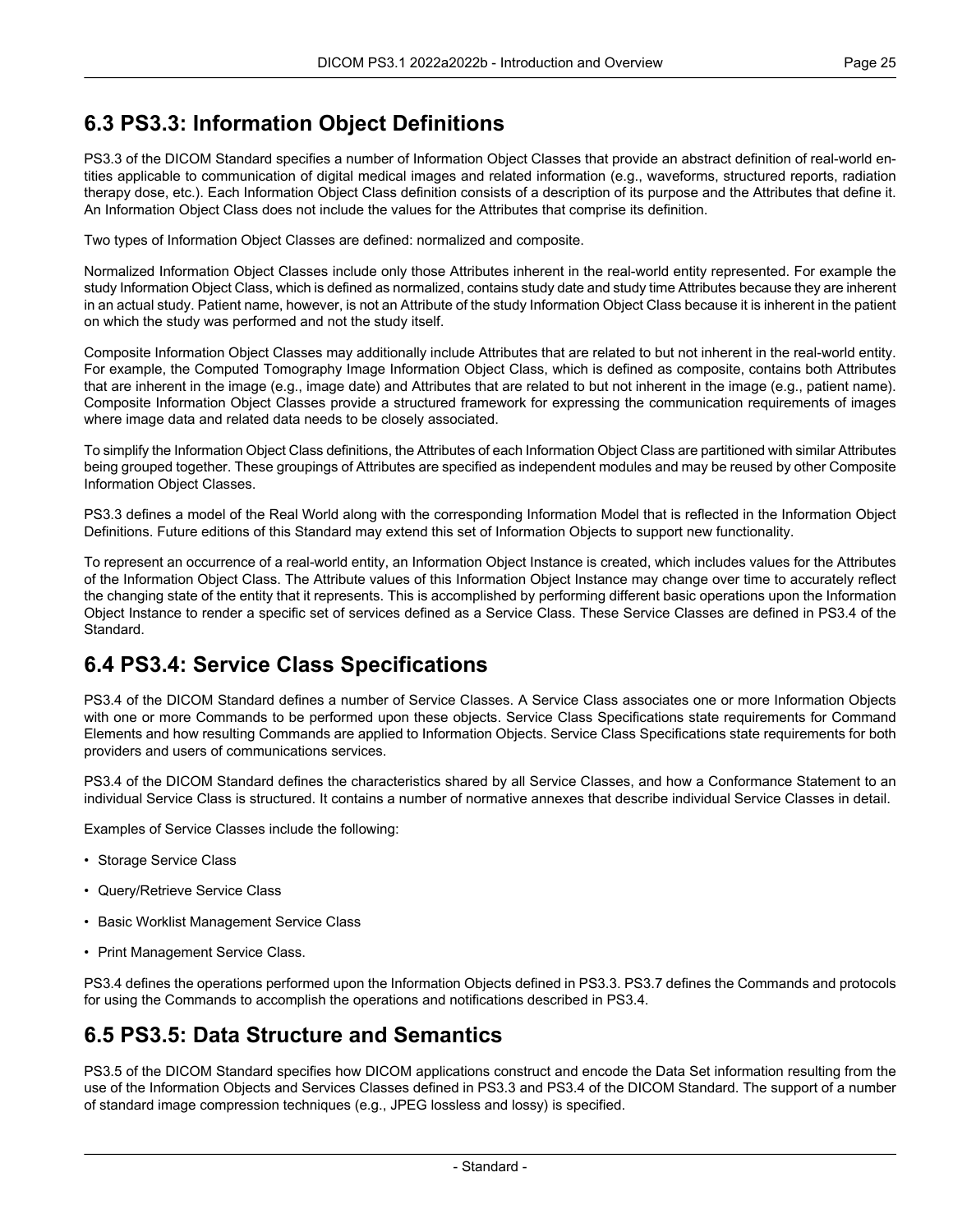[PS3.5](part05.pdf#PS3.5) addresses the encoding rules necessary to construct a Data Stream to be conveyed in a Message as specified in [PS3.7](part07.pdf#PS3.7) of the DICOM Standard. This Data Stream is produced from the collection of Data Elements making up the Data Set.

<span id="page-25-0"></span>[PS3.5](part05.pdf#PS3.5) also defines the semantics of a number of generic functions that are common to many Information Objects. [PS3.5](part05.pdf#PS3.5) defines the encoding rules for international character sets used within DICOM.

#### **6.6 PS3.6: Data Dictionary**

[PS3.6](part06.pdf#PS3.6) of the DICOM Standard is the centralized registry that defines the collection of all DICOM Data Elements available to represent information, along with elements utilized for interchangeable media encoding and a list of uniquely identified items that are assigned by DICOM.

For each element, [PS3.6](part06.pdf#PS3.6) specifies:

- its unique tag, which consists of a group and element number,
- its name,
- its value representation (character string, integer, etc),
- its value multiplicity (how many values per attribute),
- whether it is retired.

For each uniquely identified item, [PS3.6](part06.pdf#PS3.6) specifies:

- its unique value, which is numeric with multiple components separated by decimal points and limited to 64 characters,
- its name,
- <span id="page-25-1"></span>• its type, either Information Object Class, definition of encoding for data transfer, or certain well known Information Object Instances,
- in which Part of the DICOM Standard it is defined.

#### **6.7 PS3.7: Message Exchange**

[PS3.7](part07.pdf#PS3.7) of the DICOM Standard specifies both the service and protocol used by an application in a medical imaging environment to exchange Messages over the communications support services defined in [PS3.8.](part08.pdf#PS3.8) A Message is composed of a Command Stream defined in [PS3.7](part07.pdf#PS3.7) followed by an optional Data Stream as defined in [PS3.5](part05.pdf#PS3.5).

[PS3.7](part07.pdf#PS3.7) specifies:

- the operations and notifications (DIMSE Services) made available to Service Classes defined in [PS3.4,](part04.pdf#PS3.4)
- <span id="page-25-2"></span>• rules to establish and terminate associations provided by the communications support specified in [PS3.8,](part08.pdf#PS3.8) and the impact on out standing transactions,
- rules that govern the exchange of Command requests and responses,
- encoding rules necessary to construct Command Streams and Messages.

#### **6.8 PS3.8: Network Communication Support For Message Exchange**

[PS3.8](part08.pdf#PS3.8) of the DICOM Standard specifies the communication services and the upper layer protocols necessary to support, in a networked environment, communication between DICOM applications as specified in [PS3.3](part03.pdf#PS3.3), [PS3.4,](part04.pdf#PS3.4) [PS3.5](part05.pdf#PS3.5), [PS3.6,](part06.pdf#PS3.6) and [PS3.7.](part07.pdf#PS3.7) These commu nication services and protocols ensure that communication between DICOM applications is performed in an efficient and coordinated manner across the network.

The communication services specified in [PS3.8](part08.pdf#PS3.8) are a proper subset of the services offered by the OSI Presentation Service (ISO 8822) and of the OSI Association Control Service Element (ACSE) (ISO 8649). They are referred to as the Upper Layer Service, which allows peer applications to establish associations, transfer messages and terminate associations.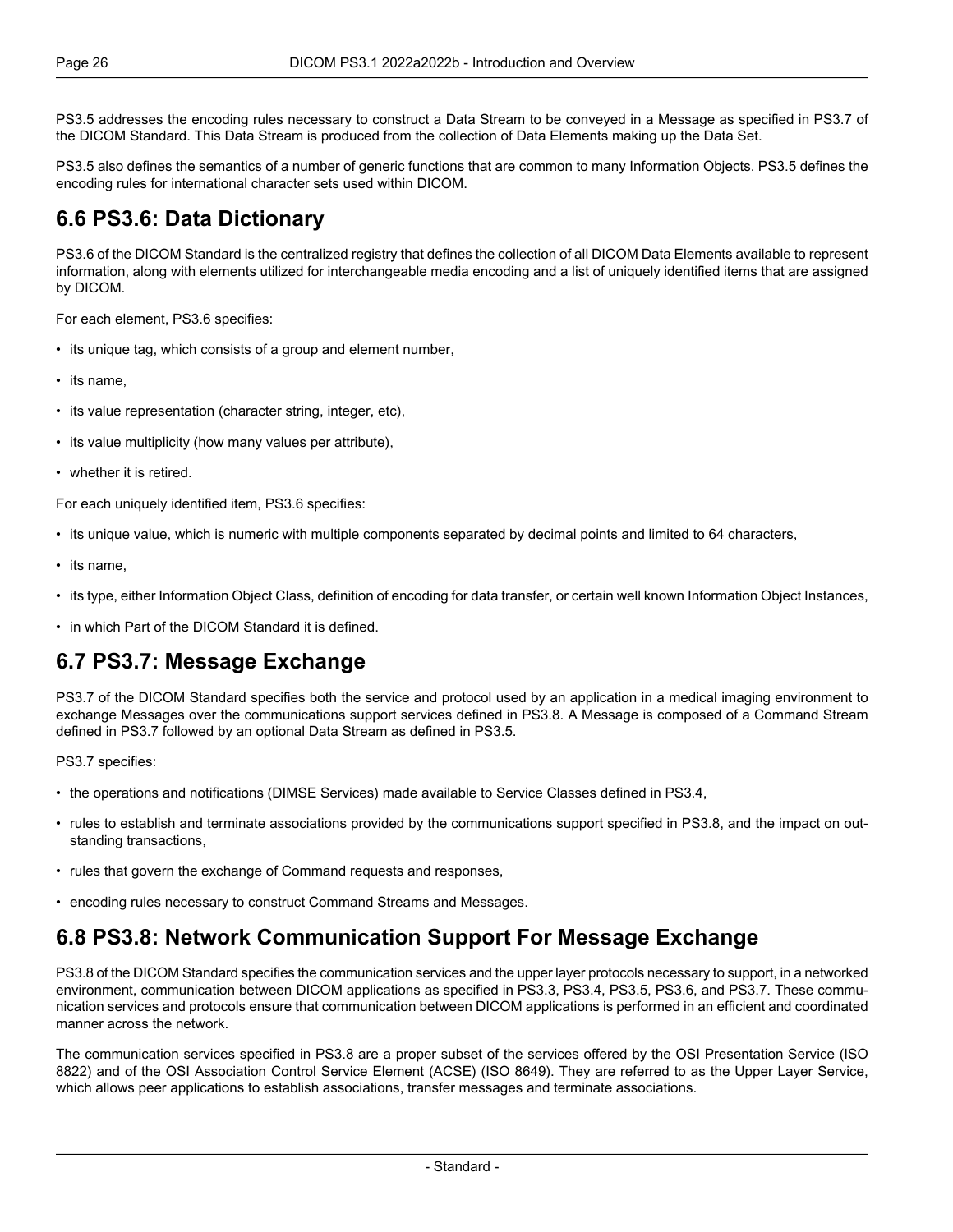This definition of the Upper Layer Service specifies the use of the DICOM Upper Layer Protocol in conjunction with TCP/IP transport protocols.

<span id="page-26-0"></span>The TCP/IP communication protocol specified by [PS3.8](part08.pdf#PS3.8) is a general purpose communication protocol not specific to the DICOM Standard. [Figure](#page-21-0) 5-1 shows this protocol stack.

### **6.9 PS3.9: Retired (formerly Point-to-point Communication Support For Message Exchange)**

<span id="page-26-1"></span>PS3.9 of the DICOM Standard previously specified the services and protocols used for point-to-point communications in a manner compatible with ACR-NEMA 2.0. It has been retired.

#### **6.10 PS3.10 Media Storage and File Format for Media Interchange**

[PS3.10](part10.pdf#PS3.10) of the DICOM Standard specifies a general model for the storage of medical imaging information on removable media (see Figure [6.10-1\)](#page-27-1). The purpose of this Part is to provide a framework allowing the interchange of various types of medical images and related information on a broad range of physical storage media.

**Note** 

See [Figure](#page-21-0) 5-1 for understanding how the media interchange model relates to the network model.

[PS3.10](part10.pdf#PS3.10) specifies:

- a layered model for the storage of medical images and related information on storage media. This model introduces the concept of media storage application profiles, which specify application specific subsets of the DICOM Standard to which a media storage implementation may claim conformance. Such a conformance applies only to the writing, reading and updating of the content of storage media.
- a DICOM file format supporting the encapsulation of any Information Object;
- a secure DICOM file format supporting the encapsulation of a DICOM file format in a cryptographic envelope;
- a DICOM file service providing independence from the underlying media format and physical media.

[PS3.10](part10.pdf#PS3.10) defines various media storage concepts:

- the method to identify a set of files on a single medium;
- the method for naming a DICOM file within a specific file system.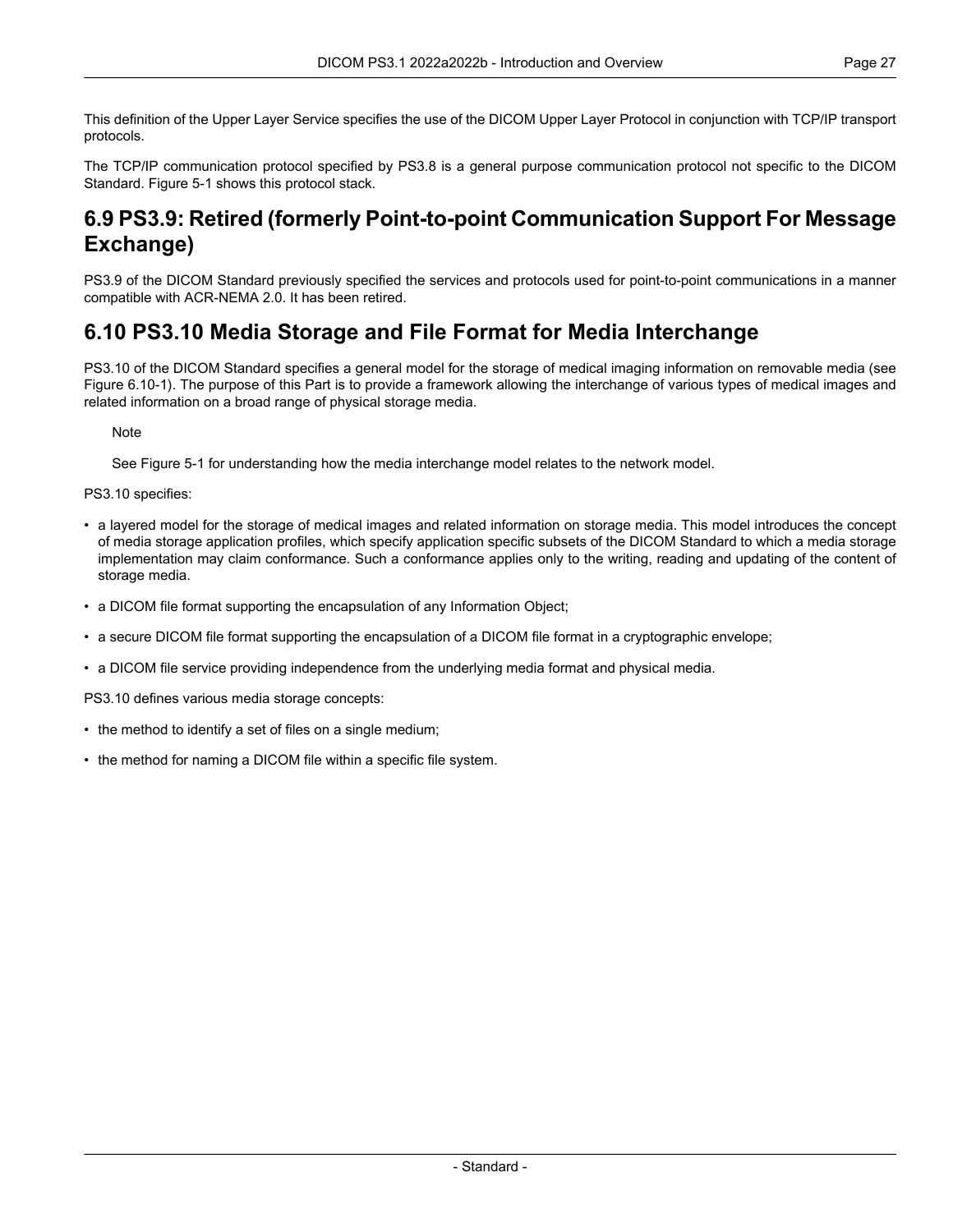<span id="page-27-1"></span>

#### **Figure 6.10-1. DICOM Communication Model for Media Interchange**

#### <span id="page-27-0"></span>**6.11 PS3.11: Media Storage Application Profiles**

[PS3.11](part11.pdf#PS3.11) of the DICOM Standard specifies application specific subsets of the DICOM Standard to which an implementation may claim conformance. These application specific subsets will be referred to as Application Profiles in this section. Such a conformance statement applies to the interoperable interchange of medical images and related information on storage media for specific clinical uses. It follows the framework, defined in [PS3.10](part10.pdf#PS3.10), for the interchange of various types of information on storage media.

An Application Profile annex is organized into the following major parts:

- The name of the Application Profile, or the list of Application Profiles grouped in a related class
- A description of the clinical context of the Application Profile
- The definition of the media storage Service Class with the device roles for the Application Profile and associated options
- Informative section describing the operational requirements of the Application Profile
- Specification of the Information Object Classes and associated Information Objects supported and the encoding to be used for the data transfer
- The selection of media formats and physical media to be used
- Other parameters that need to be specified to ensure interoperable media interchange
- Security parameters that select the cryptographic techniques to be used with secure media storage Application Profiles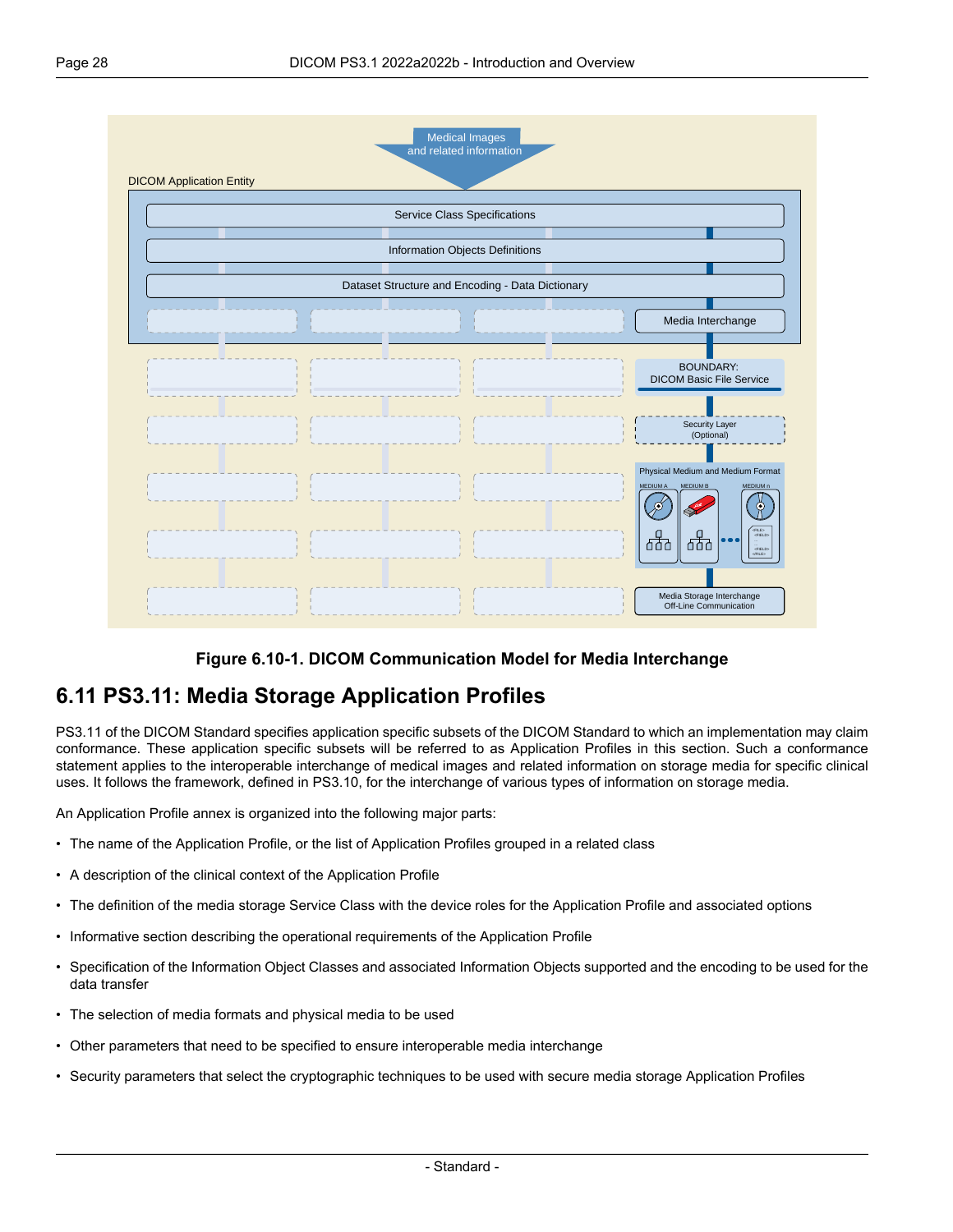The structure of DICOM and the design of the Application Profile mechanism is such that extension to additional Information Object Classes and the new exchange media is straightforward.

#### Note

<span id="page-28-4"></span>[Figure](#page-28-4) 6.11-1 shows how individual aspects of an Application profile map to the various parts of the DICOM Standard.



#### **Figure 6.11-1. Relationship Between an Application Profile and Parts of DICOM**

#### <span id="page-28-0"></span>**6.12 PS3.12: Storage Functions and Media Formats For Data Interchange**

<span id="page-28-1"></span>[PS3.12](part12.pdf#PS3.12) of the DICOM Standard facilitates the interchange of information between applications in medical environments by specifying:

- A structure for describing the relationship between the media storage model and a specific physical media and media format.
- Specific physical media characteristics and associated media formats.

#### <span id="page-28-2"></span>**6.13 PS3.13: Retired (formerly Print Management Point-to-point Communication Support)**

PS3.13 previously specified the services and protocols used for point-to-point communication of print management services. It has been retired.

### **6.14 PS3.14: Grayscale Standard Display Function**

<span id="page-28-3"></span>[PS3.14](part14.pdf#PS3.14) specifies a standardized display function for consistent display of grayscale images. This function provides methods for calib rating a particular display system for the purpose of presenting images consistently on different display media (e.g., monitors and printers).

The chosen display function is based on human visual perception. Human eye contrast sensitivity is distinctly non-linear within the luminance range of display devices. This Standard uses Barten's model of the human visual system.

### **6.15 PS3.15: Security and System Management Profiles**

[PS3.15](part15.pdf#PS3.15) of the DICOM Standard specifies security and system management profiles to which implementations may claim conformance. Security and system management profiles are defined by referencing externally developed standard protocols, such as DHCP, LDAP,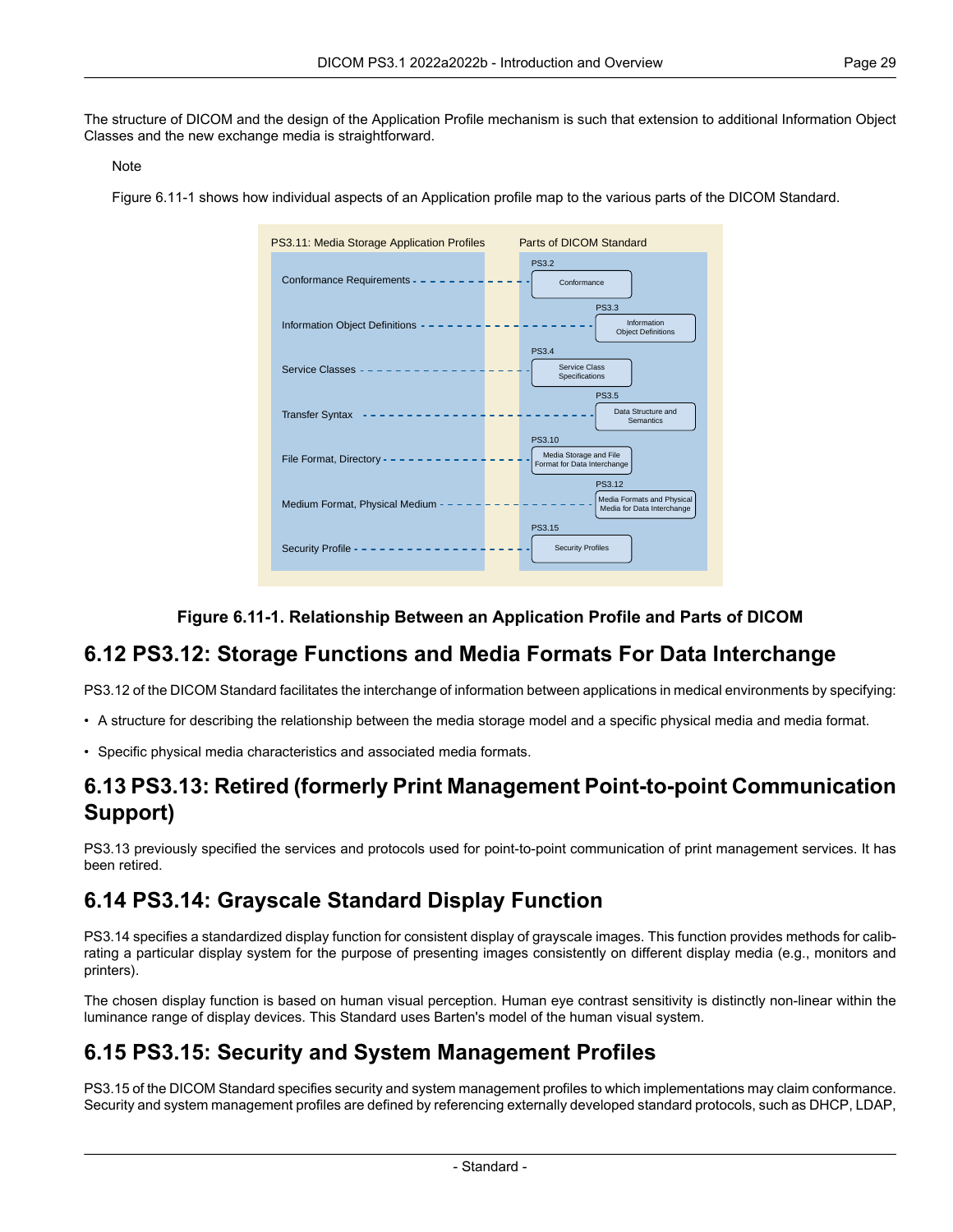TLS and ISCL. Security protocols may use security techniques like public keys and "smart cards". Data encryption can use various standardized data encryption schemes.

<span id="page-29-0"></span>This Part does not address issues of security policies. The Standard only provides mechanisms that can be used to implement security policies with regard to the interchange of DICOM objects. It is the local administrator's responsibility to establish appropriate security policies.

### **6.16 PS3.16: Content Mapping Resource**

[PS3.16](part16.pdf#PS3.16) of the DICOM Standard specifies:

- templates for structuring documents as DICOM Information Objects
- sets of coded terms for use in Information Objects
- <span id="page-29-1"></span>• a lexicon of terms defined and maintained by DICOM
- country specific translations of coded terms

#### **6.17 PS3.17: Explanatory Information**

<span id="page-29-2"></span>[PS3.17](part17.pdf#PS3.17) of the DICOM Standard specifies:

• informative and normative annexes containing explanatory information

#### **6.18 PS3.18: Web Services**

[PS3.18](part18.pdf#PS3.18) of the DICOM Standard specifies the means whereby Web Services can be used for retrieving or storing a DICOM object.

Requests that retrieve data specify the media type (format) of the response body. Requests that store data specify the media type of the request body.

<span id="page-29-3"></span>The HTTP requests as defined within this Standard are sufficient for the HTTP server to act as a DICOM SCU (Service Class User) to retrieve or store the requested objects from an appropriate DICOM SCP (Service Class Provider) using baseline DICOM function ality as defined in [PS3.4](part04.pdf#PS3.4) and [PS3.7,](part07.pdf#PS3.7) which is to say that the HTTP server can act as a proxy for the DICOM SCP.

### **6.19 PS3.19: Application Hosting**

<span id="page-29-4"></span>[PS3.19](part19.pdf#PS3.19) of the DICOM Standard specifies an Application Programming Interface (API) to a DICOM based medical computing system into which programs written to that standardized interface can "plug-in" (see [Figure](#page-29-4) 6.19-1). A Hosting System implementer only needs to create the standardized API once to support a wide variety of add-on Hosted Applications.

| Hosting System (e.g., Medical Workstation)                 |  |
|------------------------------------------------------------|--|
| API (Socket)<br>API (Plug)<br>Hosted Application (Plug-in) |  |
|                                                            |  |

#### **Figure 6.19-1. Interface Between a Hosted Application and a Hosting System**

In the traditional "plug-in" model, the "plug-in" is dedicated to a particular host system (e.g., a web browsing program), and might not run under other host systems (e.g., other web browsing programs). [PS3.19](part19.pdf#PS3.19) defines an API that may be implemented by any Hosting System. A "plug-in" Hosted Application written to the API would be able run in any environment provided by a Hosting System that implements that API (see [Figure](#page-30-3) 6.19-2).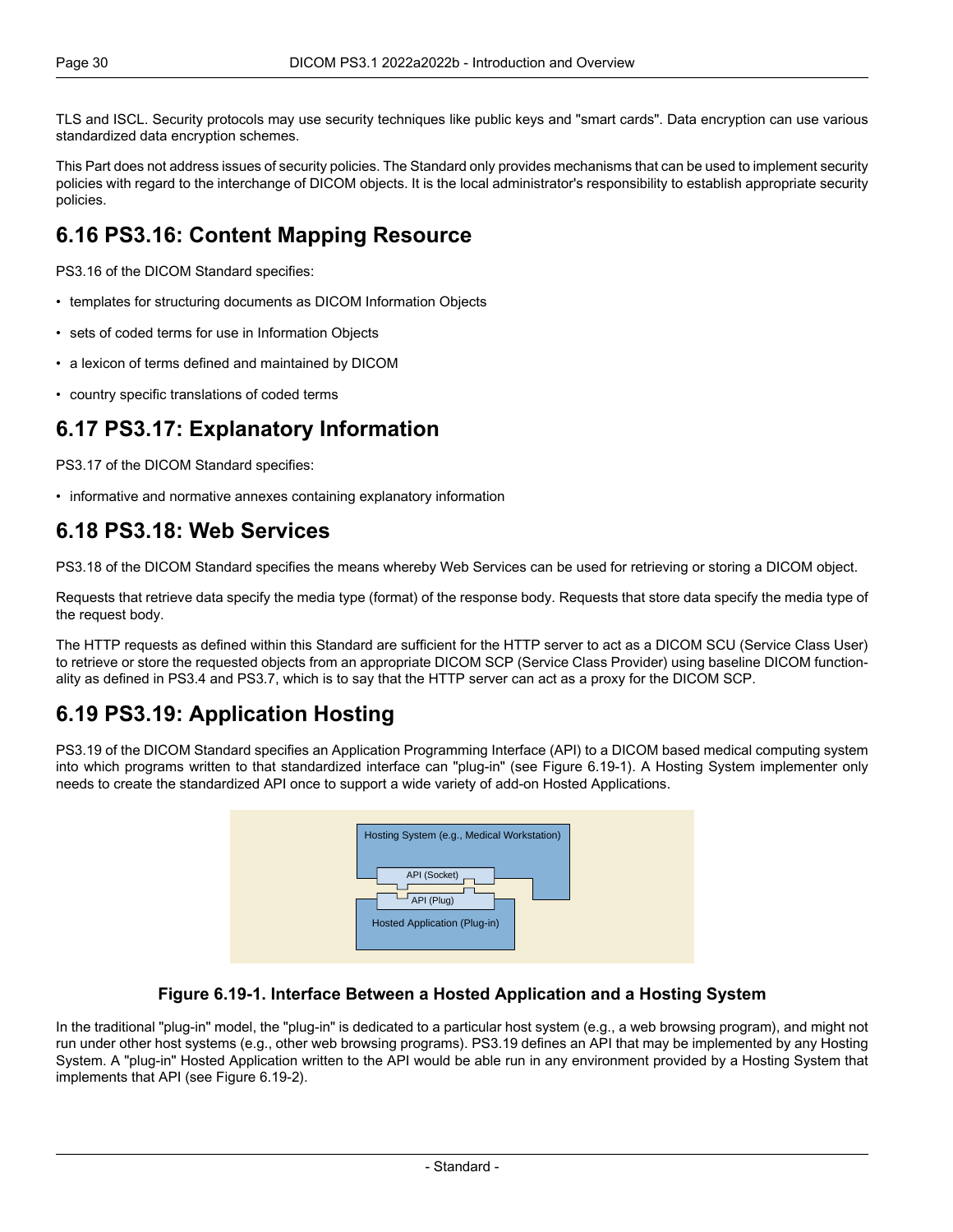<span id="page-30-3"></span>

#### **Figure 6.19-2. Illustration of Platform Independence via the Hosted Application**

<span id="page-30-0"></span>[PS3.19](part19.pdf#PS3.19) specifies both the interactions and the Application Programming Interfaces (API) between Hosting Systems and Hosted Ap plications. [PS3.19](part19.pdf#PS3.19) also defines the data models that are used by the API.

#### **6.20 PS3.20: Imaging Reports using HL7 Clinical Document Architecture**

[PS3.20](part20.pdf#PS3.20) of the DICOM Standard specifies templates for the encoding of imaging reports using the HL7 Clinical Document Architecture Release 2 (CDA R2, or simply CDA) Standard. Within this scope are clinical procedure reports for specialties that use imaging for screening, diagnostic, or therapeutic purposes.

[PS3.20](part20.pdf#PS3.20) constitutes an implementation guide for CDA, and is harmonized with the approach to standardized templates for CDA imple mentation guides developed by HL7. It also provides Business Names for data elements that link data in user terminology, e.g., col lected by a report authoring application, to specific CDA encoded elements.

<span id="page-30-1"></span>As an implementation guide for imaging reports, particular attention is given to the use and reference of data collected in imaging procedures as explicit evidence within reports. This data includes images, waveforms, measurements, annotations, and other analytic results managed as DICOM SOP Instances. Specifically, this Part includes a specification for transformation into CDA documents of DICOM Structured Report instances that represent imaging reports.

### <span id="page-30-2"></span>**6.21 PS3.21: Transformations between DICOM and other Representations**

[PS3.21](part21.pdf#PS3.21) of the DICOM Standard specifies the transformations between DICOM and other representations of the same information. Within its scope are transformations to and from the NCI Annotation and Image Markup format.

### **6.22 PS3.22: Real-Time Communication (DICOM-RTV)**

[PS3.22](part22.pdf#PS3.22) of the DICOM Standard specifies an [SMPTE ST [2110-10\]](#page-14-3) based service for the real-time transport of DICOM metadata. It provides a mechanism for the transport of DICOM metadata associated with a video or an audio flow based on the [\[SMPTE](#page-14-4) ST 2110- [20\]](#page-14-4) and [SMPTE ST [2110-30\],](#page-14-5) respectively.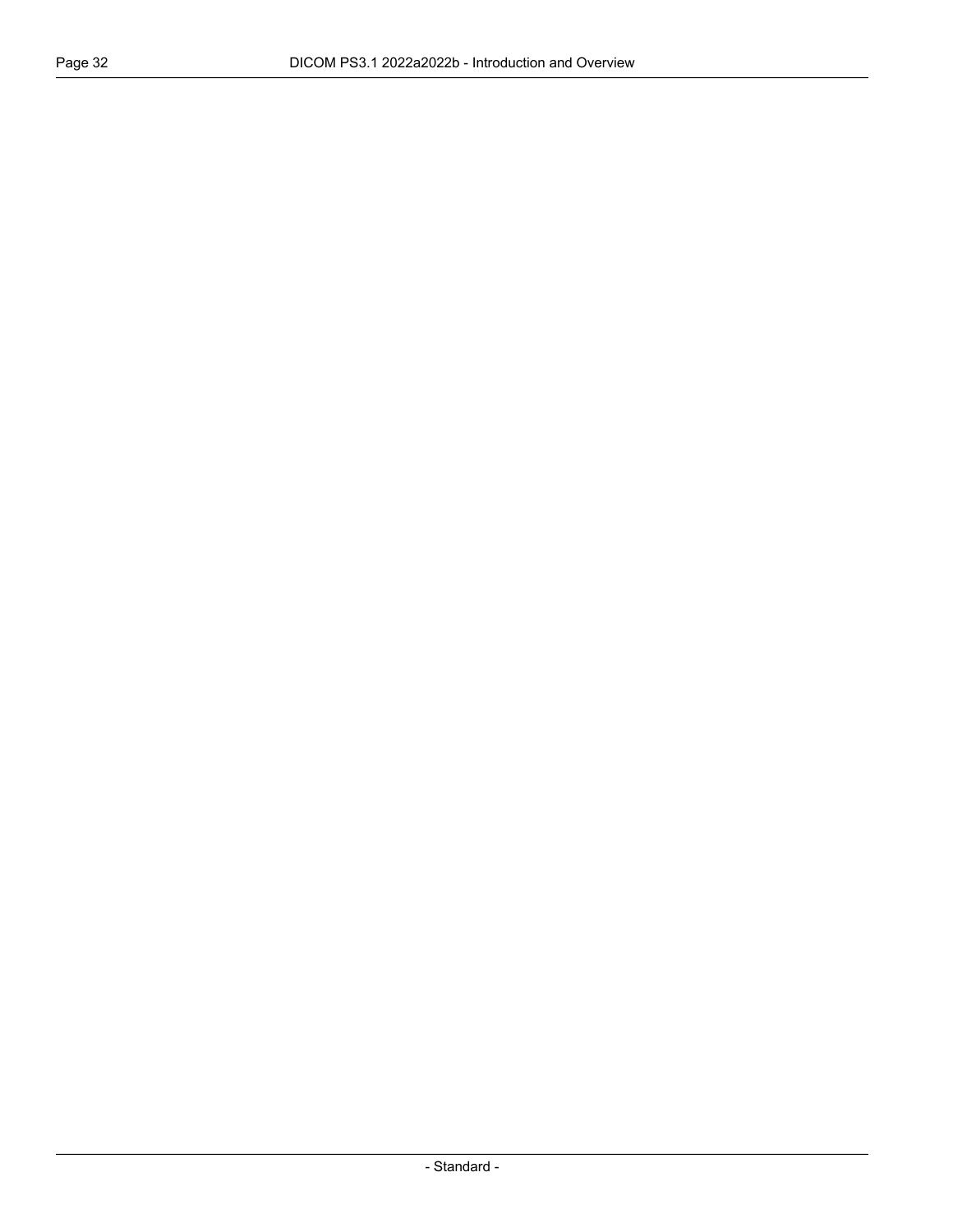# <span id="page-32-0"></span>**7 Referencing The DICOM Standard**

Under the procedures of the DICOM Standards Committee, the Standard is in constant revision. Supplements and corrections to the Standard are balloted and approved several times a year. Each change when approved as Final Text immediately goes into effect. At intervals, all of the approved Final Text changes are consolidated into a published edition of the Standard, identified by year of publication, but such publication is only a convenience to the user; the Standard is officially changed when each change is approved.

Conformance to the DICOM Standard is through specified SOP Classes using DIMSE messages (see [PS3.4](part04.pdf#PS3.4)), Web Services (see [PS3.18](part18.pdf#PS3.18)), media interchange (see Annex I "Media Storage Service Class [\(Normative\)"](part04.pdf#chapter_I) in PS3.4 and [PS3.10\)](part10.pdf#PS3.10), or the hosted application API (see [PS3.19\)](part19.pdf#PS3.19). Additional conformance claims may be made to Profiles (see [PS3.11](part11.pdf#PS3.11) and [PS3.15](part15.pdf#PS3.15)). Once such a unit of conformance is specified in the Standard, all changes thereto are forward and backward compatible (except in rare cases where the original spe cification was non-interoperable, or conflicted with another standard). Conformance requirements and conformance claims are therefore referenced to the name and/or identifier of the feature, and never referenced to an edition of the Standard. Generally, the only appropriate reference to a particular edition of the Standard is to identify a retired feature (see Section 1.4.2 [Continuous](#page-11-2) Main [tenance](#page-11-2)).

The following citation form is preferred for general references to the Standard, without specification of date of edition, when specific conformance requirements are not invoked:

NEMA PS3 / ISO 12052, Digital Imaging and Communications in Medicine (DICOM) Standard, National Electrical Manufacturers Association, Rosslyn, VA, USA (available free at <http://www.dicomstandard.org/>)

The requirements of this section do not override the requirement to provide a DICOM Conformance Statement as described in [PS3.2.](part02.pdf#PS3.2)

The following forms are preferred for references to units of conformance to the Standard when they are made outside the context of a DICOM Conformance Statement (e.g., in customer requirements):

- "… conformant to the DICOM <name> SOP Class for network exchange [as a Service Class <User | Provider>], as specified in DICOM [PS3.4:](part04.pdf#PS3.4) Service Class Specifications."
- "… conformant to the DICOM <name> SOP Class for media exchange [as a File Set <Creator | Updater | Reader>], as specified in DICOM [PS3.4](part04.pdf#PS3.4): Service Class Specifications."
- "... conformant to the DICOM <name> Web Service [as <an Origin-server | a User-agent>] [for the <name> SOP Class], as specified in DICOM [PS3.18](part18.pdf#PS3.18): Web Services."
- "… conformant to DICOM Application Hosting [as a <Hosting System | Hosted Application>] for the <name> SOP Class, as specified in DICOM [PS3.19](part19.pdf#PS3.19): Application Hosting."
- "… conformant to the DICOM <identifier> Application Profile [as a File Set <Creator | Updater | Reader>] [for the <name> SOP Class], as specified in DICOM [PS3.11](part11.pdf#PS3.11): Media Storage Application Profiles."
- "… conformant to the DICOM <name> Profile, as specified in DICOM [PS3.15:](part15.pdf#PS3.15) Security and System Management Profiles."

**Note** 

- 1. Some Application Profiles and Web Services may fully specify the information objects exchanged, while others may require explicit specification of SOP Classes in the references.
- 2. Examples:
	- "The modality shall be conformant to the DICOM CT Image Storage and MR Image Storage SOP Classes for network exchange as a Service Class User, as specified in DICOM [PS3.4:](part04.pdf#PS3.4) Service Class Specifications."
	- "The workstation shall be conformant to the DICOM STD-XA1K-DVD Application Profile as a File Set Reader, as specified in DICOM [PS3.11](part11.pdf#PS3.11): Media Storage Application Profiles."
	- "The PACS shall be conformant to the DICOM WADO-RS and STOW-RS Web Services as an Origin-server for the SOP Classes listed in Table X, as specified in DICOM [PS3.18](part18.pdf#PS3.18): Web Services."